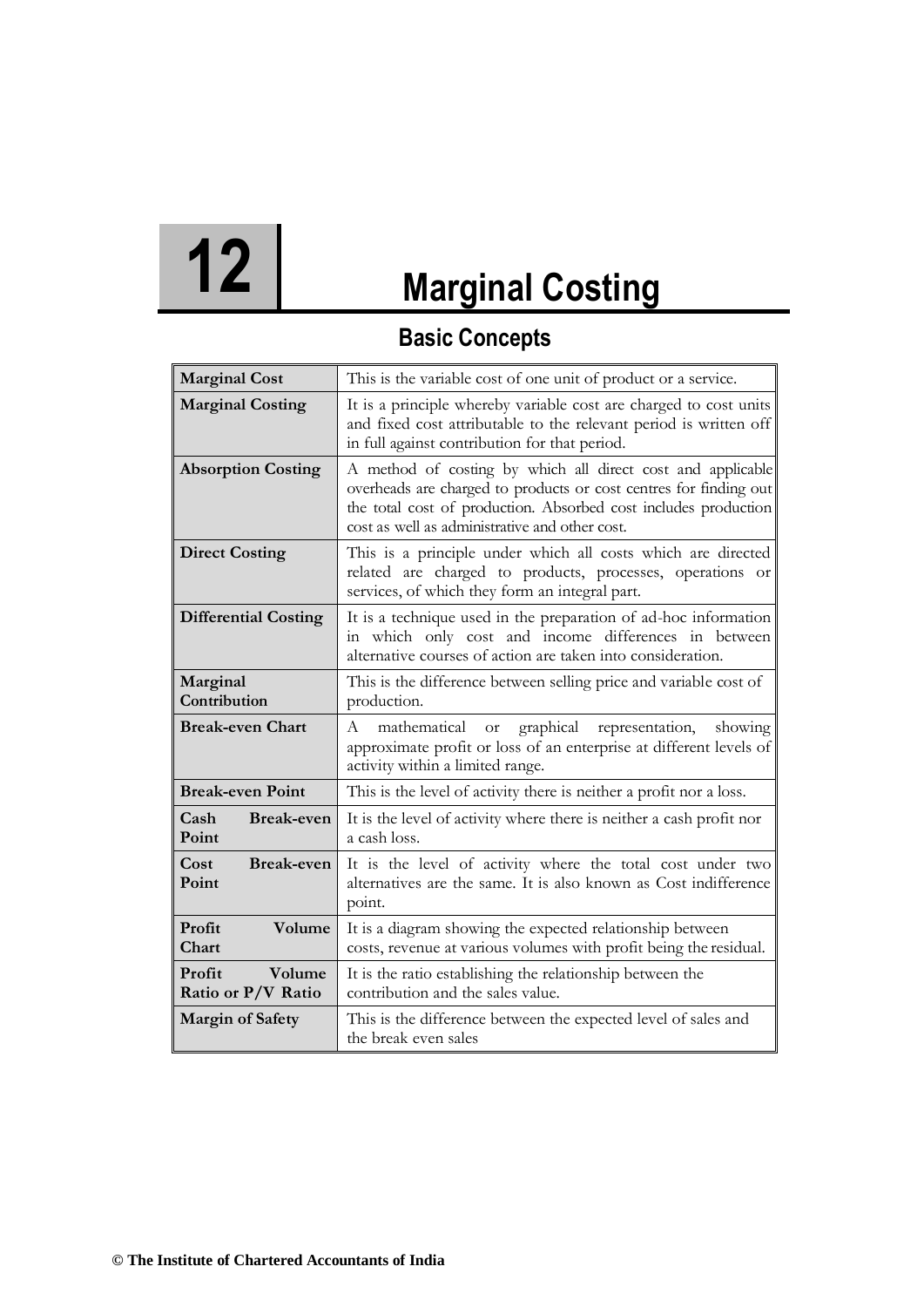# **Basic Formulae**

| 1.  | Sales - Variable Cost = Contribution                                                                   |  |  |  |
|-----|--------------------------------------------------------------------------------------------------------|--|--|--|
|     | Or, Contribution = Fixed Cost $\pm$ Profit/loss                                                        |  |  |  |
|     | Or, Sales – (Fixed Cost + Variable Cost) = Profit                                                      |  |  |  |
|     | By multiplying and dividing L.H.S. by S                                                                |  |  |  |
| 2.  | $\frac{S*(S-V)}{S*} = F + P$                                                                           |  |  |  |
| 3.  | Sales $\times$ P/V Ratio = Fixed Cost + Profit<br>Contribution<br><b>or</b>                            |  |  |  |
|     | $P / V$ Ratio = $\frac{\text{Sales} - \text{Variable Cost}}{\text{Sales}}$                             |  |  |  |
| 4.  | Break-even Sales $\times$ P/V Ratio = Fixed Cost (: at BEP profit is zero)                             |  |  |  |
| 5.  | <b>Contribution</b> = Sales $\times$ P/V Ratio                                                         |  |  |  |
| 6.  | $P/V$ Ratio = $\frac{\text{Continuation}}{\text{Sales}}$                                               |  |  |  |
| 7.  | $P/V$ Ratio = $\frac{\text{Change in profit}}{\text{Change in sales}}$                                 |  |  |  |
| 8.  | $P/V$ Ratio = $\frac{\text{Change in contribution}}{\text{Change in sales}}$                           |  |  |  |
|     | 9. $P/V$ Ratio = $\frac{Fixed\ Cost}{BES}$                                                             |  |  |  |
| 10. | <b>Break-even Sales (BES)</b> = $\frac{\text{Fixed Cost}}{\text{P}/\text{V Ratio}}$<br>Or,             |  |  |  |
|     | <b>B.E.P</b> (in units) $=$ $\frac{\text{Fixed Cost}}{\text{Continuation per unit}}$                   |  |  |  |
| 11. | (Break-even Sales + Margin of Safety) $\times$ P/V Ratio = Contribution                                |  |  |  |
| 12. | <b>Total Sales</b> = Break-even Sales + Margin of Safety)                                              |  |  |  |
| 13. | (Break-even Sales $\times$ P/V Ratio) + (Margin of Safety $\times$ P/V Ratio) = Fixed Cost +<br>Profit |  |  |  |
|     |                                                                                                        |  |  |  |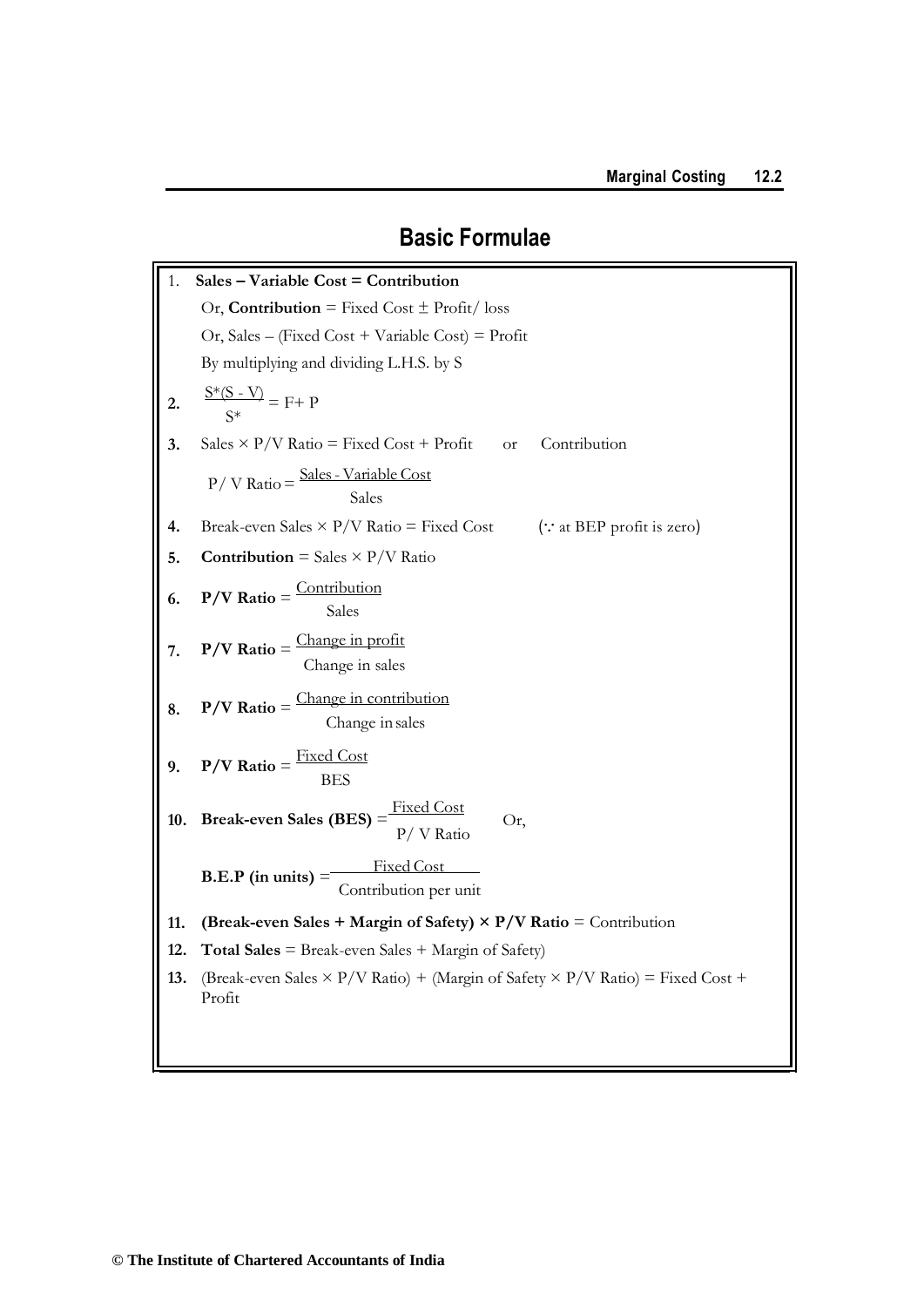Total Sales **19.** Profit =  $(Sales \times P/V Ratio) - Fixed Cost$  Or,  $P/V Ratio \times Margin$  of Safety (P/V Ratio to be multiplied by 100 to express it in percentage) **18.** Margin of Safety Ratio  $=$   $\frac{\text{Total Sales - Break - even Sales}}{\text{Total State}}$ Margin of Safety Ratio 17.  $P/V$  **Ratio** = 17.  $P/V$  Ratio =  $\frac{Profit}{15.6 \times 10^{-11}}$ **14. Margin of Safety**  $\times$  **P/V Ratio** = Profit **15. Margin of Safety** = Total Sales – Break-even Sales or  $\frac{\text{Profit}}{\text{Profit}}$ P/V Ratio **16. Break-even Sales** = Total Sales – Margin of Safety

## **SECTION-A**

#### **Question-1**

*Explain and illustrate cash break-even chart.*

#### **Solution:**

In cash break-even chart, only cash fixed costs are considered. Non-cash items like depreciation etc. are excluded from the fixed cost for computation of break-even point. It depicts the level of output or sales at which the sales revenue will equal to total cash outflow. It is computed as under:

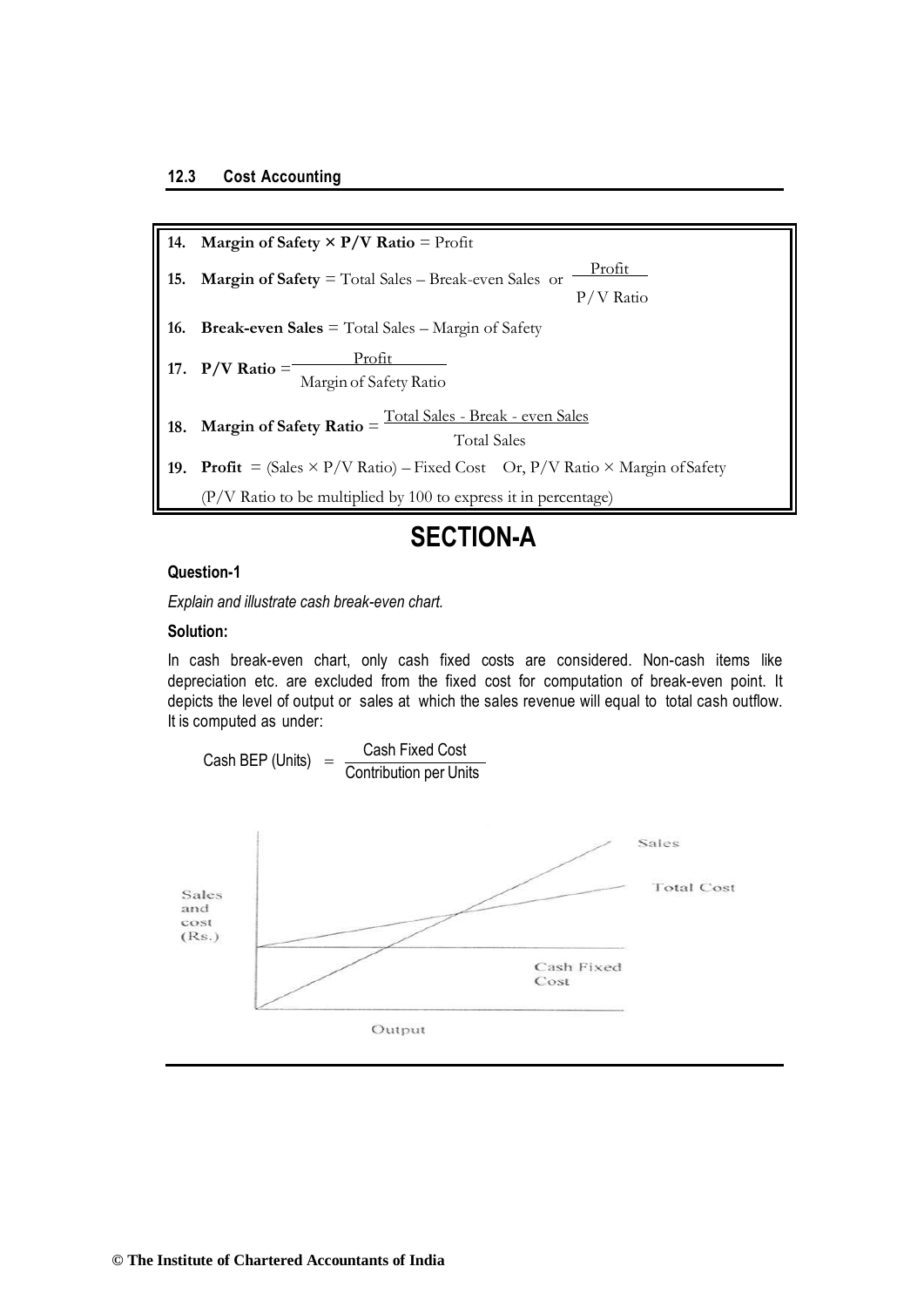#### **Question-2**

*Write short notes on Angle of Incidence.*

#### **Solution:**

This angle is formed by the intersection of sales line and total cost line at the break- even point. This angle shows the rate at which profits are being earned once the break-even point has been reached. The wider the angle the greater is the rate of earning profits. A large angle of incidence with a high margin of safety indicates extremely favourable position.

#### **Question-3**

*Discuss basic assumptions of Cost Volume Profit analysis.*

#### **Solution:**

CVP Analysis:-Assumptions

- (i) Changes in the levels of revenues and costs arise only because of changes in the number of products (or service) units produced and sold.
- (ii) Total cost can be separated into two components: Fixed and variable
- (iii) Graphically, the behaviour of total revenues and total cost are linear in relation to output level within a relevant range.
- (iv) Selling price, variable cost per unit and total fixed costs are known and constant.
- (v) All revenues and costs can be added, sub traded and compared without taking into account the time value of money.

#### **Question-4**

*Elaborate the practical application of Marginal Costing.*

#### **Solution:**

#### **Practical applications of Marginal costing:**

- **(i) Pricing Policy:** Since marginal cost per unit is constant from period to period, firm decisions on pricing policy can be taken particularly in short term.
- **(ii) Decision Making:** Marginal costing helps the management in taking a number of business decisions like make or buy, discontinuance of a particular product, replacement of machines, etc.
- **(iii) Ascertaining Realistic Profit:** Under the marginal costing technique, the stock of finished goods and work-in-progress are carried on marginal cost basis and the fixed expenses are written off to profit and loss account as period cost. This shows the true profit of the period.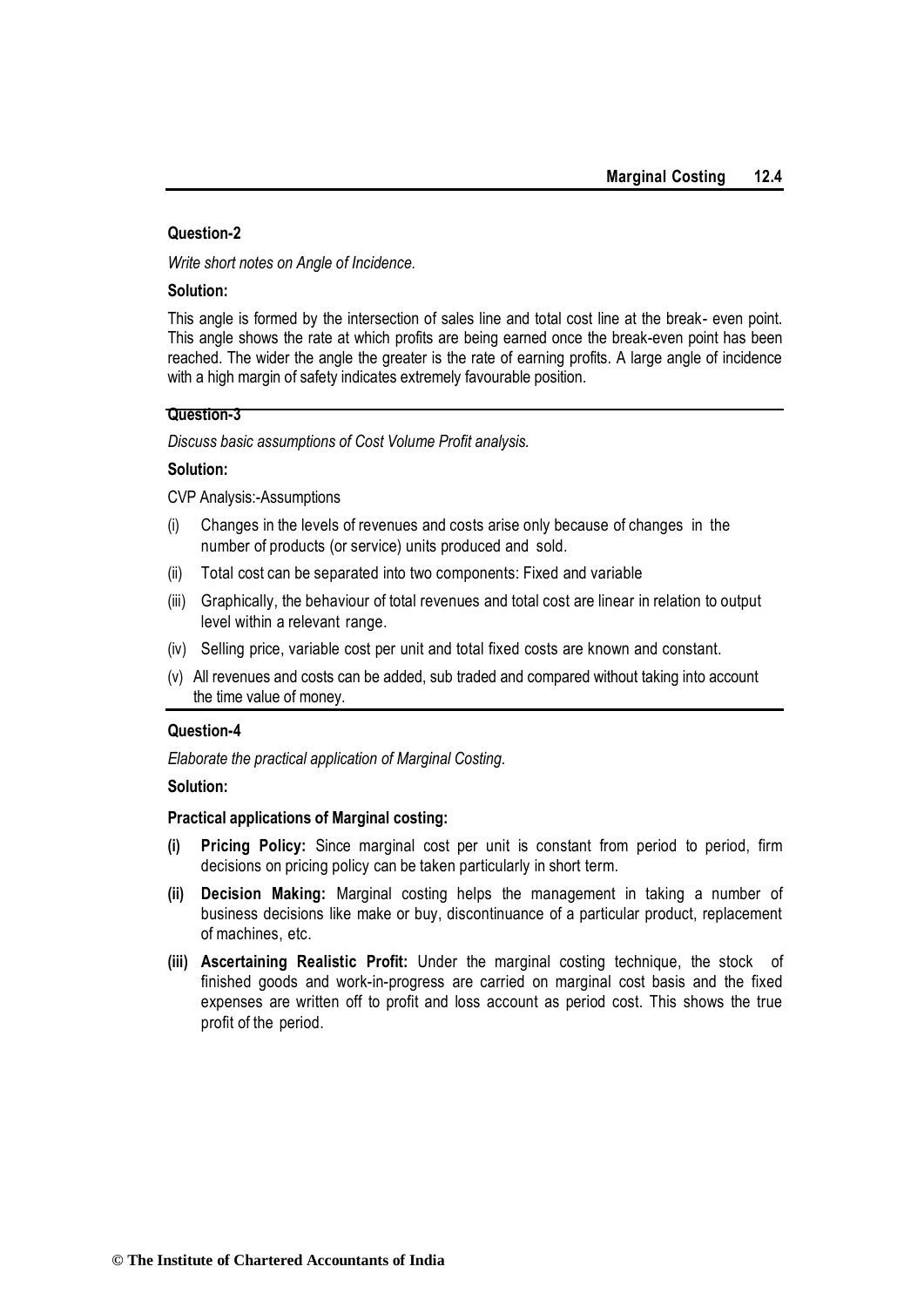**(iv) Determination of production level:** Marginal costing helps in the preparation of break-even analysis which shows the effect of increasing or decreasing production activity on the profitability of the company.

## **SECTION- B**

#### **Computation of Break-even Point, Margin of Safety, Sales Volume, Profit, Contribution, P/V Ratio etc.**

#### **Question 1**

*A company produces single product which sells for ` 20 per unit. Variable cost is ` 15 per unit and Fixed overhead for the year is ` 6,30,000.*

#### *Required:*

- *(a) Calculate sales value needed to earn a profit of 10% on sales.*
- *(b) Calculate sales price per unit to bring BEP down to 1,20,000 units.*
- *(c) Calculate margin of safety sales if profit is ` 60,000.*

#### **Solution:**

**(a)** Suppose Sales units are *x* then

$$
S = V + F + P
$$
\n
$$
(S = Sales; V = Variable Cost; F = Fixed Cost; P = Profit)
$$
\n
$$
20x = 15x + 6,30,000 + 2x
$$
\n
$$
20x - 17x = 6,30,000
$$
\n
$$
x = \frac{6,30,000}{3} = 2,10,000 \text{ units}
$$
\n
$$
Sales value = 2,10,000 \text{ units} \times 20 = 142,00,000 \text{ to earn a profit of 10% on sales.}
$$

**(b)** Sales price to bring down BEP to 1,20,000 units

B.E.P (Unix) = 
$$
\frac{\text{FixedCost}}{\text{Contribution per unit}}
$$
Or, Contribution per unit = 
$$
\frac{6,30,000}{1,20,000 \text{ units}} = 5.25
$$
So, Sales Price =  $15 + 5.25 = 20.25$   
(c) Margin of Safety Sales = 
$$
\frac{\text{Profit}}{\text{P/ VRatio}}
$$
Or, 
$$
\frac{60,000}{\text{P/ VRatio}}
$$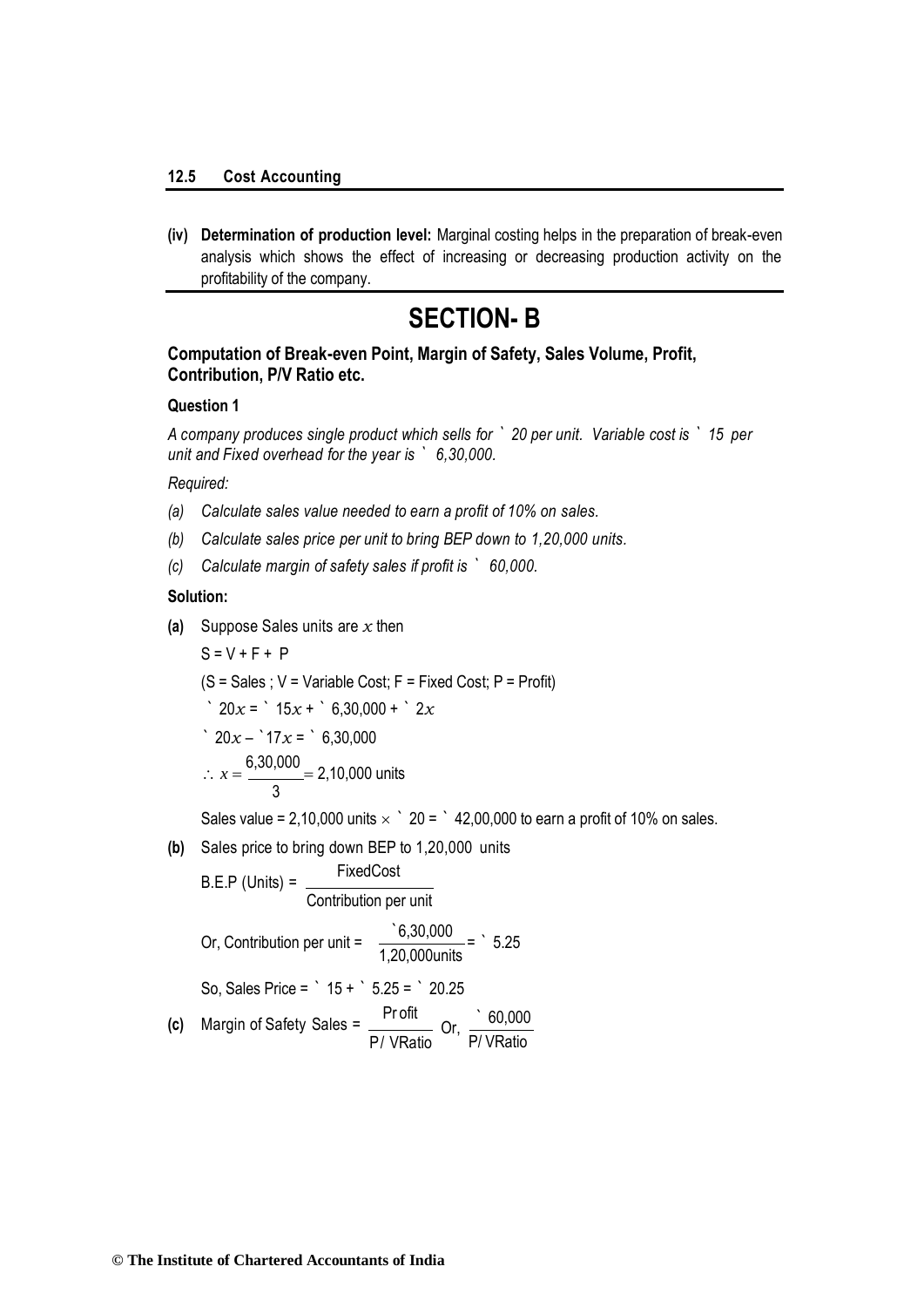where, PV Ratio = 
$$
\frac{\text{Contributionper unit}}{\text{SalesPr ice}} \times 100 \text{ Or}, \frac{5}{20} \times 100 = 25\%
$$
  
Margin of Safety Sales = 
$$
\frac{60,000}{25\%} = 2,40,000
$$
  
So if profit is ' 60,000, margin of safety sale will be ' 2,40,000.

#### **Question 2**

*A company has fixed cost of ` 90,000, Sales ` 3,00,000 and Profit of ` 60,000. Required:*

- *(i) Sales volume if in the next period, the company suffered a loss of ` 30,000.*
- *(ii) What is the margin of safety for a profit of ` 90,000?*

#### **Solution:**

$$
PN Ratio = \frac{Contribution}{Sales} \times 100 = \left(\begin{array}{c} 1,50,000 \\ -3,00,000 \end{array} \right) \times 100 = 50\%
$$

(i) If in the next period company suffered a loss of  $\degree$  30,000, then Contribution = Fixed Cost  $\pm$  Profit  $=$   $90,000 30,000$  (as it is a loss) =  $60,000$ . Then Sales =  $\frac{\text{Contribution}}{\text{maximum}}$  or  $\frac{60,000}{\text{maximum}}$  = 1,20,000 P/V ratio 50% So, there will be loss of ` 30,000 at sales of ` 1,20,000.

(ii) Margin of Safety = 
$$
\frac{Profit}{P/VRatio}
$$
 Or, 
$$
\frac{90,000}{50\%} = 1,80,000
$$

#### **Alternative solution of this part:**

Break-even Sales = 
$$
\frac{\text{Fixed Cost}}{\text{PV Ratio}} = \frac{90,000}{50\%} = \cdot 1,80,000
$$

\nSales at profit of  $\cdot$  90,000 = 
$$
\frac{\text{Fixed Cost} + \text{Profit}}{\text{PV Ratio}}
$$

\n
$$
= \frac{90,000 + \cdot 90,000}{50\%} = \frac{1,80,000}{50\%} = \cdot 3,60,000.
$$
\nMargin of Safety = Sales – Break-even Sales

\n
$$
= 3,60,000 - 1,80,000 = \cdot 1,80,000
$$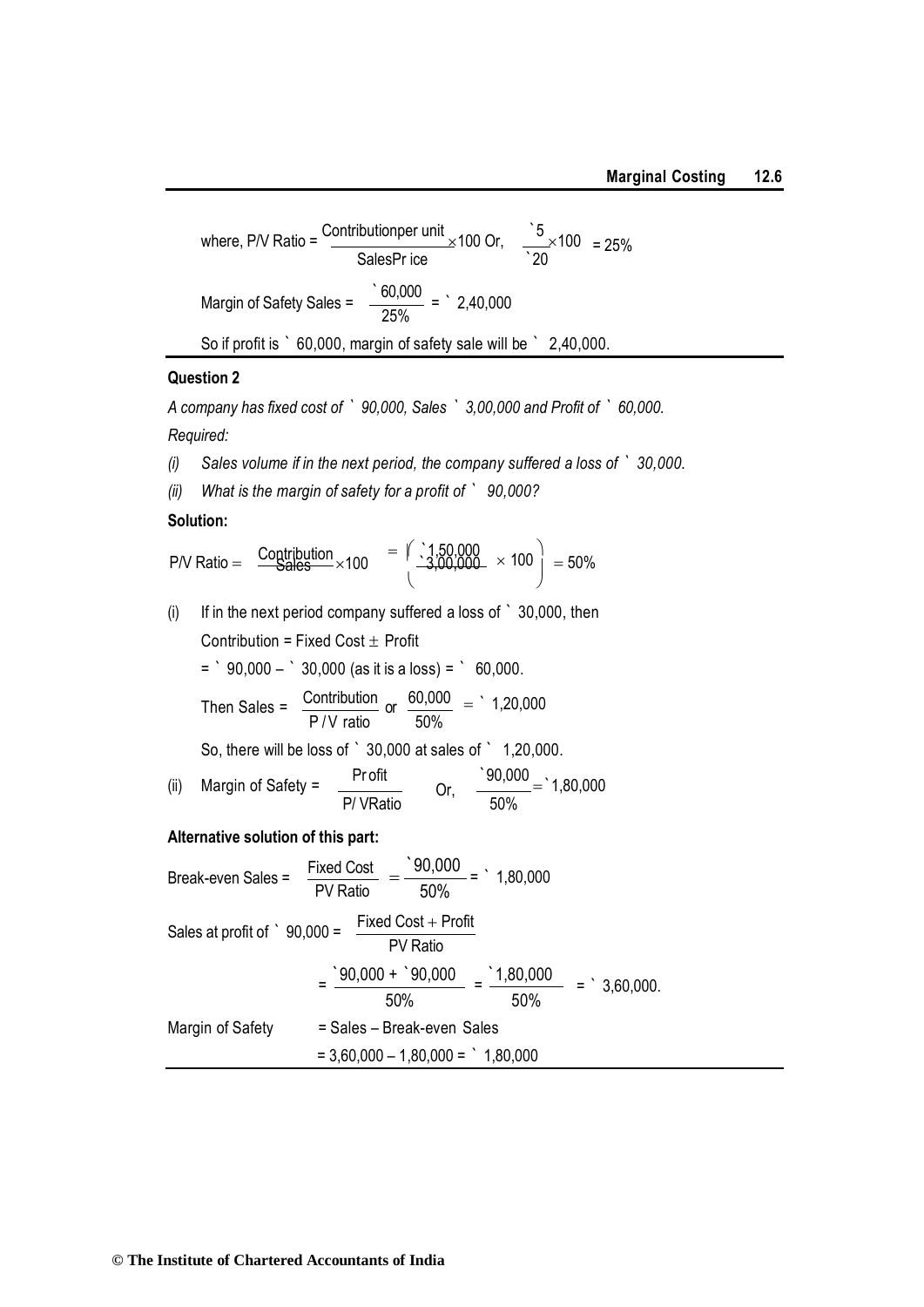#### **12.7 Cost Accounting**

#### **Question 3**

*PQ Ltd. reports the following cost structure at two capacity levels:*

|                        | $(100\%$ capacity) | $(75%$ capacity) |
|------------------------|--------------------|------------------|
|                        | $2,000$ units      | 1,500 units      |
| Production overhead I  | 3 per unit         | 4 per unit       |
| Production overhead II | 2 per unit         | 2 per unit       |

*If the selling price, reduced by direct material and labour is ` 8 per unit, what would be its breakeven point?*

#### **Solution:**

#### **Computation of Break-even point in units:**

|                                                       |                                                             | 2,000 units                     | 1,500 units                     |  |
|-------------------------------------------------------|-------------------------------------------------------------|---------------------------------|---------------------------------|--|
| Production Overhead I: Fixed Cost (`)                 |                                                             | 6,000                           | 6,000                           |  |
|                                                       |                                                             | $(2,000 \text{ unit} \times$ 3) | $(1,500 \text{ unit} \times$ 4) |  |
| Selling price – Material and labour $( \dot{\ })$ (A) |                                                             | 8                               |                                 |  |
| Production Overhead II (Variable Overhead) (B)        |                                                             |                                 |                                 |  |
| Contribution per unit $(A) - (B)$                     |                                                             | 6                               |                                 |  |
| Break-even point $=$                                  | 6,000<br>Fixed cost<br>$\degree$ 6<br>Contribution per unit | $= 1,000$ units.                |                                 |  |

#### **Question 4**

*Product Z has a profit-volume ratio of 28%. Fixed operating costs directly attributable to product Z during the quarter II of the financial year 2013-14 will be ` 2,80,000.*

*Calculate the sales revenue required to achieve a quarterly profit of ` 70,000.*

#### **Solution:**

| P/V ratio                                        | $= 28%$      |
|--------------------------------------------------|--------------|
| Quarterly fixed Cost                             | $=$ 2.80,000 |
| <b>Desired Profit</b>                            | $=$ 70.000   |
| Sales revenue required to achieve desired profit |              |

|          | Fixed Cost + Desired Profit $=\frac{2,80,000 + 70,000}{2}$ + 12,50,000 |  |
|----------|------------------------------------------------------------------------|--|
| P/VRatio | 28%                                                                    |  |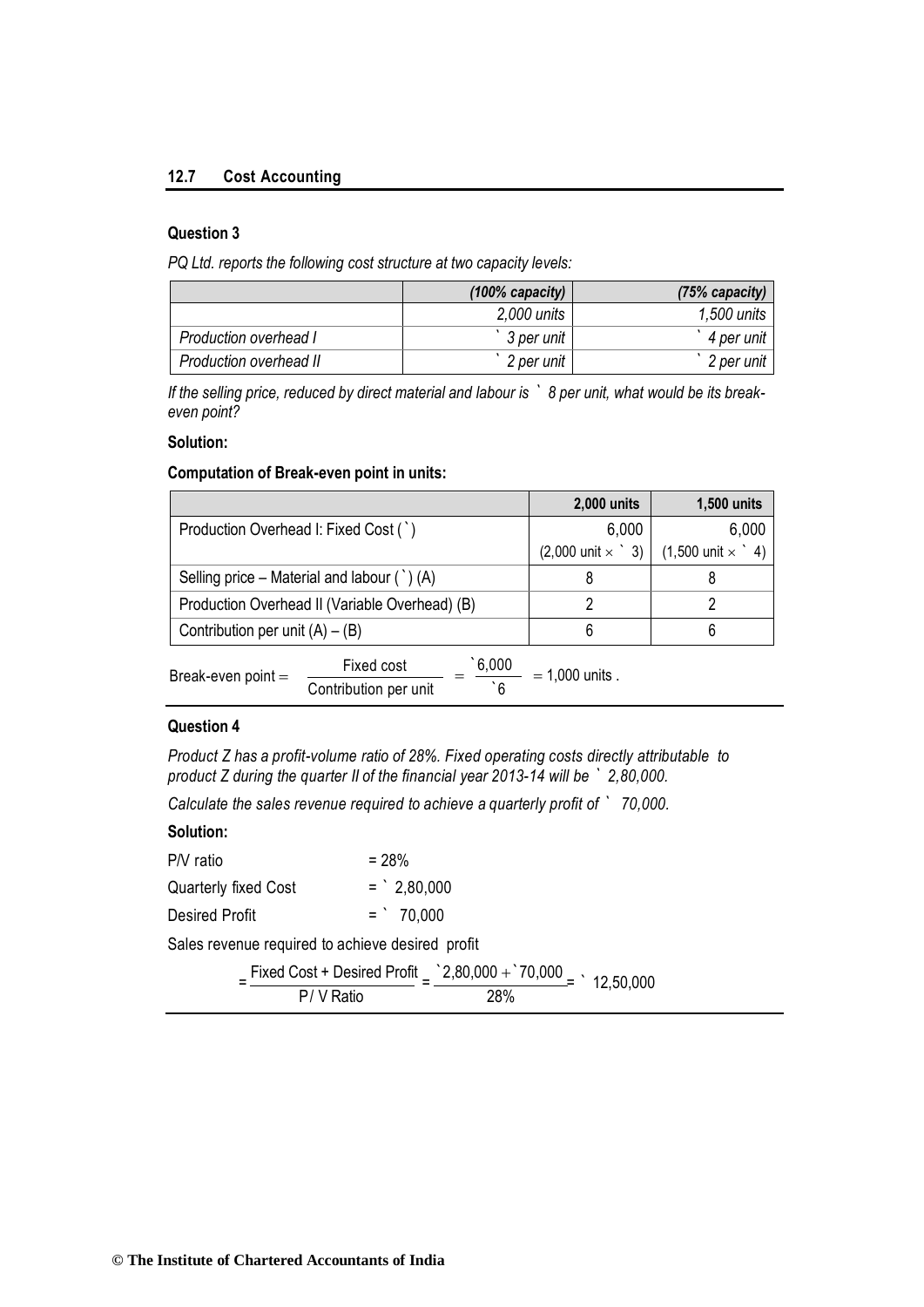#### **Question 5**

*A Company sells two products, J and K. The sales mix is 4 units of J and 3 units of K. The contribution margins per unit are ` 40 for J and ` 20 for K. Fixed costs are ` 6,16,000 per month. Compute the break-even point.*

#### **Solution:**

Let 
$$
4x = No
$$
 of units of J  
\nThen  $3x = no$  of units of K  
\nBEP in x units =  $\begin{pmatrix} Fixed Cost \\ Control \end{pmatrix}$   $(4x \times 40) + 3x \times 20$   
\nOr  $x = \frac{6,16,000}{220} = 2,800$  units

Break- even point of Product  $J = 4 \times 2,800 = 11,200$  units Break even point of Product  $K = 3 \times 2,800 = 8,400$  units

#### **Question 6**

*Following informations are available for the year 2013 and 2014 of PIX Limited:* 

| Year           | 2013                       | 2014                  |
|----------------|----------------------------|-----------------------|
| Sales          | $^{\backprime}$ 32, 00,000 | $^{\circ}$ 57, 00,000 |
| Profit/ (Loss) | $($ , 3,00,000)            | $\dot{ }$ 7, 00,000   |

*Calculate – (a) P/V ratio, (b) Total fixed cost, and (c) Sales required to earn a Profit of ` 12,00,000.*

#### **Solution:**

(a) P/V Ratio = 
$$
\frac{\text{Change input of}}{\text{Change in sales}}
$$
  
\n=  $\frac{7,00,000 - (-3,00,000)}{32,00,000} \times \frac{10,00,000}{25,00,000} \times 100 = 40\%$   
\n(b) Total Fixed cost = Total Contribution - Profit  
\n= (Sales × P/V Ratio) - Profit  
\n= (°57, 00,000 ×  $\frac{40}{100}$ ) = °7, 00,000  
\n= °22, 80,000 - °7, 00,000 = °15, 80,000

**(c)** Contribution required to earn a profit of `12, 00,000

= Total fixed cost + Profit required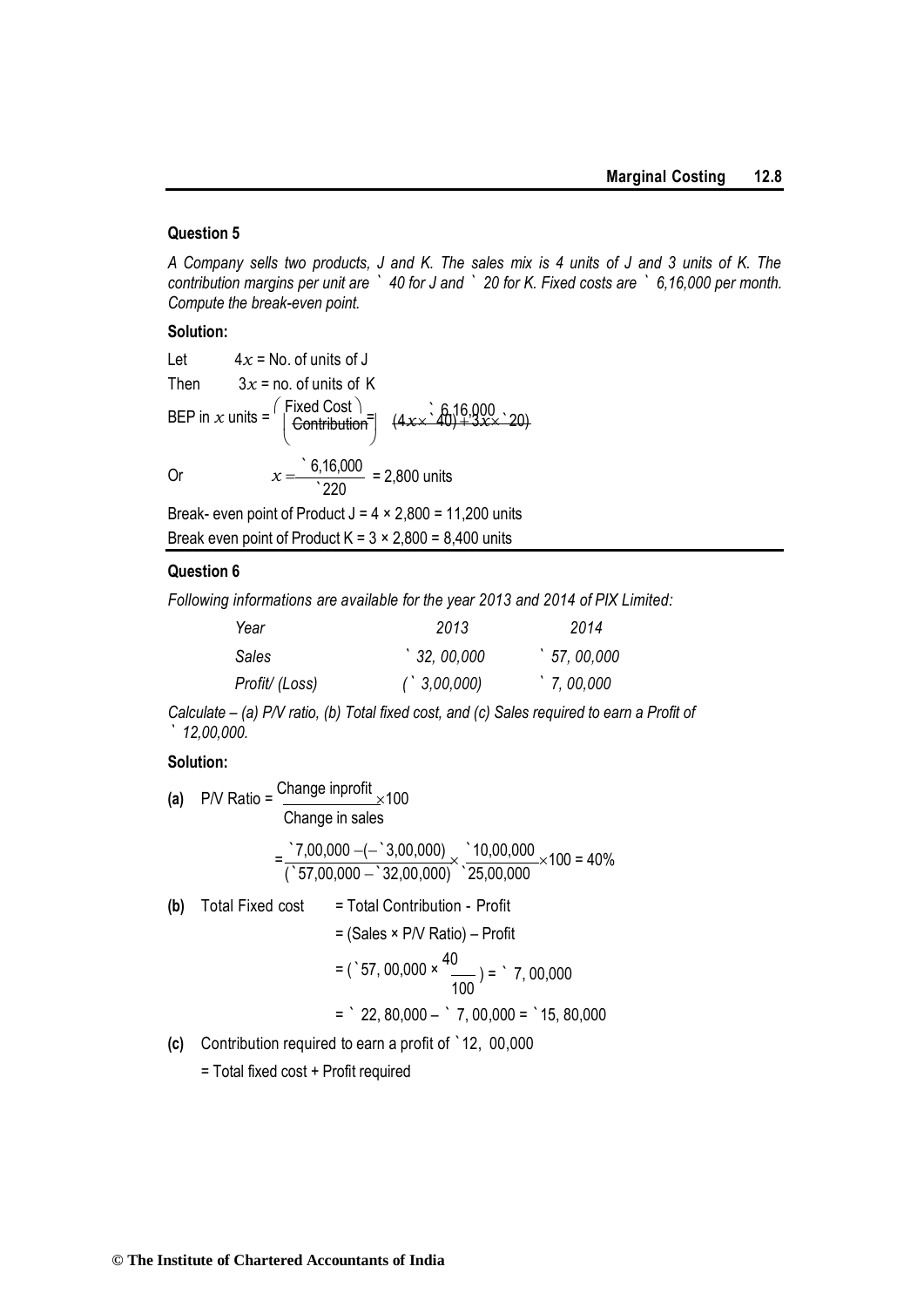#### **12.9 Cost Accounting**

 $=$  15, 80,000 + 12, 00,000 = 27, 80,000 Required Sales =  $\frac{27,80,000}{7,000} = \frac{27,80,000}{7,000} = 0.69,50,000$ P/ VRatio 40%

#### **Question 7**

*MNP Ltd sold 2,75,000 units of its product at ` 37.50 per unit. Variable costs are ` 17.50 per unit (manufacturing costs of ` 14 and selling cost ` 3.50 per unit). Fixed costs are incurred uniformly throughout the year and amount to ` 35,00,000 (including depreciation of `15,00,000). there are no beginning or ending inventories.* 

#### *Required:*

- *(i) Estimate breakeven sales level quantity and cash breakeven sales level quantity.*
- *(ii) Estimate the P/V ratio.*
- *(iii) Estimate the number of units that must be sold to earn an income (EBIT) of ` 2,50,000.*
- *(iv) Estimate the sales level achieve an after-tax income (PAT) of ` 2,50,000. Assume 40% corporate Income Tax rate.*

#### **Solution:**

(i) Continbution = ' 37.50 - ' 17.50 = ' 20 per unit.  
\nBreak even Sales Quantity = 
$$
\frac{Fixed cost}{Continbution margin per unit}
$$
 =  $\frac{35,00,000}{20}$  = 1,75,000 units  
\nCash Break even Sales  $Qty = \frac{Cash Fixed Cost}{Continbution margin per unit}$  =  $\frac{20,00,000}{20}$  = 1, 00,000 units.  
\n(ii) P/V ratio =  $\frac{Continbution/unit}{Selling Pr ice/unit} \times 100 = \frac{20}{37.50} \times 100 = 53.33%$   
\n(iii) No. of units that must be sold to earn an Income (EBIT) of ' 2, 50,000  
\nFixed cost + Describe EBIT level =  $\frac{35,00,000 + 2,50,000}{20}$  = 1,87,500 units  
\n(iv) After Tax Income (PATH) = '2, 50,000  
\nTax rate = 40%  
\nDesired level of Profit before tax =  $\frac{2,50,000}{60} \times 100$  = '4,16,667  
\nEstimate Sales Level =  $\frac{FixedCost +DesiredPr ofit}{SUSU}$ 

P/ Vratio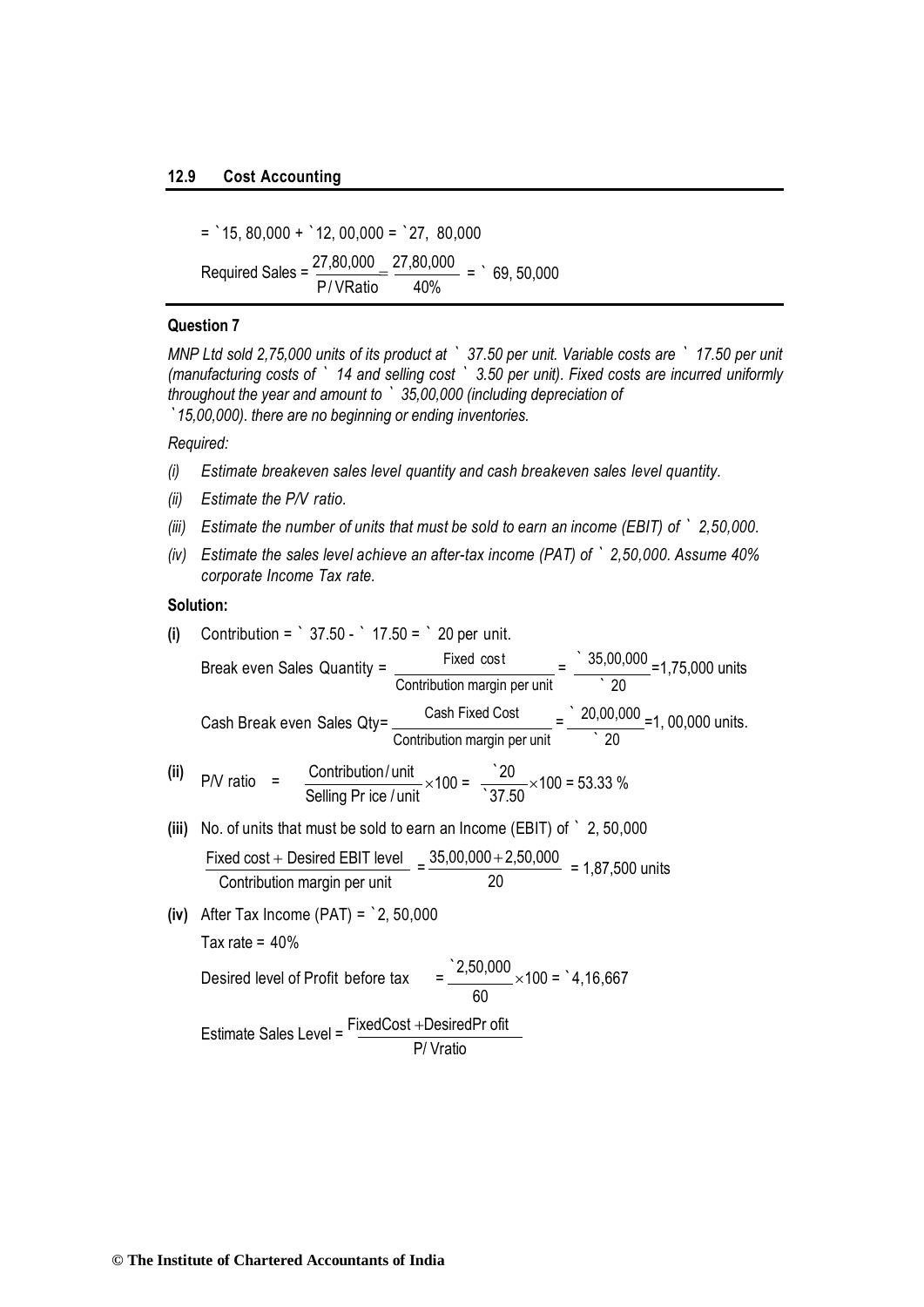Or, FixedCost DesiredPr ofit SellingPr iceper unit Contributionper unit = `35,00,000 ` 4,16,667 = `73,43,750 53.33%

#### **Question 8**

*The P/V Ratio of Delta Ltd. is 50% and margin of safety is 40%. The company sold 500 units for ` 5,00,000. You are required to calculate:*

- *(i) Break- even point, and*
- *(ii) Sales in units to earn a profit of 10% on sales*

#### **Solution:**

| (i) | P/V Ratio        | $-50%$ |
|-----|------------------|--------|
|     | Margin of Safety | - 40%  |

Sales 500 Units for ` 5,00,000

Selling price per Unit - ` 1,000

Calculation of Break Even Point (BEP)

| $\frac{\text{Sales} - \text{BEP}}{\times 100}$<br><b>Sales</b> |
|----------------------------------------------------------------|
| $\frac{5,00,000 - BEP}{\times 100}$<br>5,00,000                |
| $\degree$ 3,00,000                                             |
| $\degree$ 3,00,000 ÷ $\degree$ 1,000 = 300 Units               |
|                                                                |

**(ii)** Sales in units to earn a profit of 10 % on sales

| Sales                |     | Fixed $Cost +$ Desired Pr of it<br>P/VRatio                          |
|----------------------|-----|----------------------------------------------------------------------|
| Let the Sales be $x$ |     |                                                                      |
| Profit               | $=$ | 10% of x i.e. 0.1 $x$                                                |
| Thus -               |     |                                                                      |
| x                    |     | $= \left( \frac{1,50,0000 \times 0.1 X}{\sqrt{1,500000000}} \right)$ |
|                      |     | $\degree$ 3,75,000                                                   |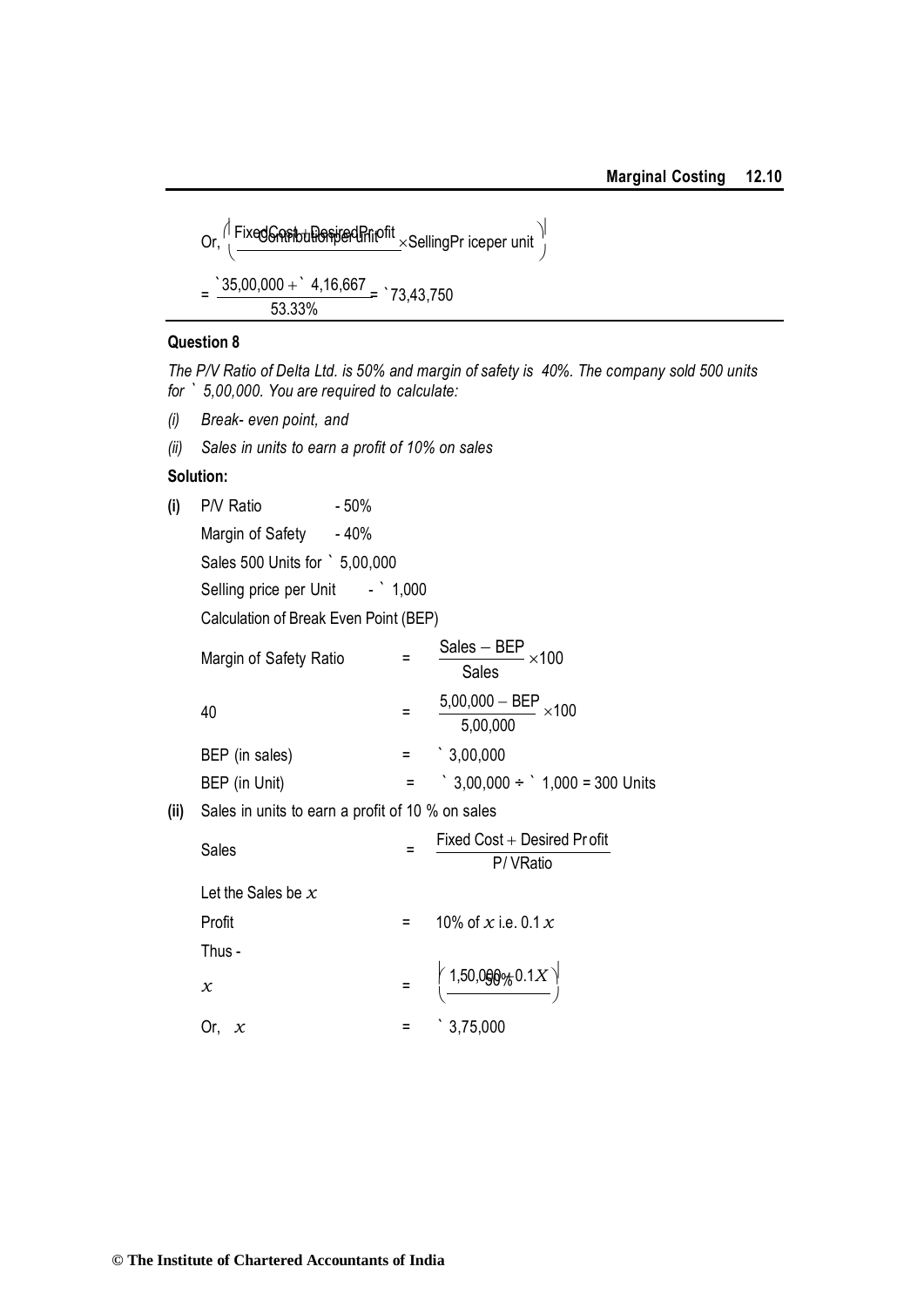To find out sales in units amount of sales ` 3,75,000 is to be divided by Selling Price per unit Thus -

|    | Sales (in units)                 | $\frac{3,75,000}{1,000}$<br>$= 375$ Units<br>$=$                              |
|----|----------------------------------|-------------------------------------------------------------------------------|
|    | <b>Working Notes</b>             |                                                                               |
| 1. | Selling price                    | $=$ $\frac{1}{2}$ 5,00,000 ÷ $\frac{1}{2}$ 500 = $\frac{1}{2}$ 1,000 per unit |
|    | 2. Variable cost per unit        | = Selling Price - (Selling Price × P/V Ratio)                                 |
|    |                                  | $=$ 1,000 - ( 1,000 x 50%) = 500                                              |
| 3. | Profit at present level of sales |                                                                               |
|    | Margin of Safety                 | Profit<br>P/ V Ratio                                                          |
|    | Margin of Safety                 | $= 40\% \text{ of }$ 5,00,000 = $\degree$ 2,00,000                            |
|    | $\degree$ 2,00,000               | $=$ Pr ofit<br>50%                                                            |
|    | Profit                           | $=$ 1,00,000                                                                  |
| 4. | <b>Fixed Cost</b>                | = (Sales x P/V Ratio) – Profit                                                |
|    |                                  | $($ 5,00,000 x 50%) - $\dot{ }$ 1,00,000 = $\dot{ }$ 1,50,000<br>$=$ $\sim$   |

(Note: Alternative ways of calculation of 'Break Even Point' and required sales to earn a profit of 10% of sales' can be adopted to solve the problem.)

#### **Question 9**

*The following figures are related to LM Limited for the year ending 31st March, 2014 :* 

*Sales - 24,000 units @ ` 200 per unit;*

*P/V Ratio 25% and Break-even Point 50% of sales.* 

*You are required to calculate:*

- *(i) Fixed cost for the year*
- *(ii) Profit earned for the year*
- *(iii) Units to be sold to earn a target net profit of ` 11,00,000 for a year.*
- *(iv) Number of units to be sold to earn a net income of 25% on cost.*
- *(v) Selling price per unit if Break-even Point is to be brought down by 4,000 units.*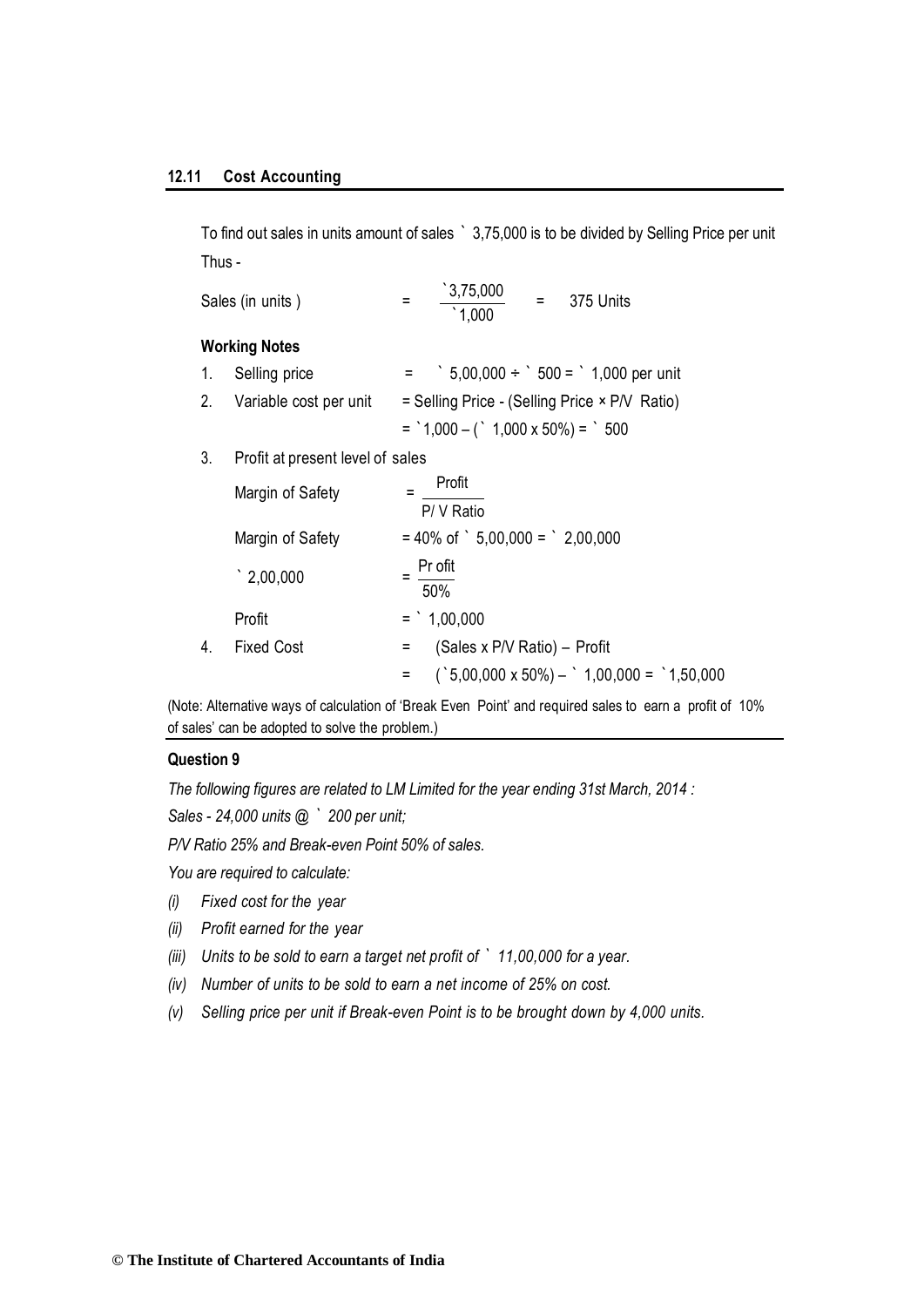#### **Solution:**

Break- even point (in units) is 50% of sales i.e. 12,000 units. Hence, Break- even point (in sales value) is 12,000 units x  $\degree$  200 =  $\degree$  24,00,000 **(i)** We know that Break even sales =  $\frac{\text{Fixed Cost}}{\text{?}}$ P/ V ratio Or,  $^{\circ}$  24,00,000 Fixed Cost 25% Or, Fixed Cost =  $24,00,000 \times 25\%$  $=$   $6,00,000$ So Fixed Cost for the year is ` 6,00,000 **(ii)** Contribution for the year =  $(24,000 \text{ units} \times \degree 200) \times 25\%$  $=$   $12,00,000$ Profit for the year = Contribution – Fixed Cost  $=$   $12,00,000 6,00,000$  $=$   $6.00.000$ **(iii)** Target net profit is `11,00,000 Hence, Target contribution = Target Profit + Fixed Cost  $=$  11,00,000 +  $\degree$  6,00,000  $=$   $\degree$  17,00,000 Contribution per unit =  $25\%$  of  $\degree$  200 =  $\degree$  50 per unit No. of units =  $\frac{17,00,000}{170,000}$  = 34,000 units `50 per unit So, 34,000 units to be sold to earn a target net profit of ` 11,00,000 for a year. *(iv)* Net desired total Sales (Number of unit × Selling price) be *x* then desired profit is 25%

on Cost or 20% on Sales i.e. 0.2 *x*

Desired Sales = Fixed Cost + Desired Profit P/ V ratio  $x = \frac{6,00,000 + 0.2 \times}{0.000}$ 25% or,  $0.25 x = 6,00,000 + 0.2 x$ or,  $0.05 x = 6,00,000$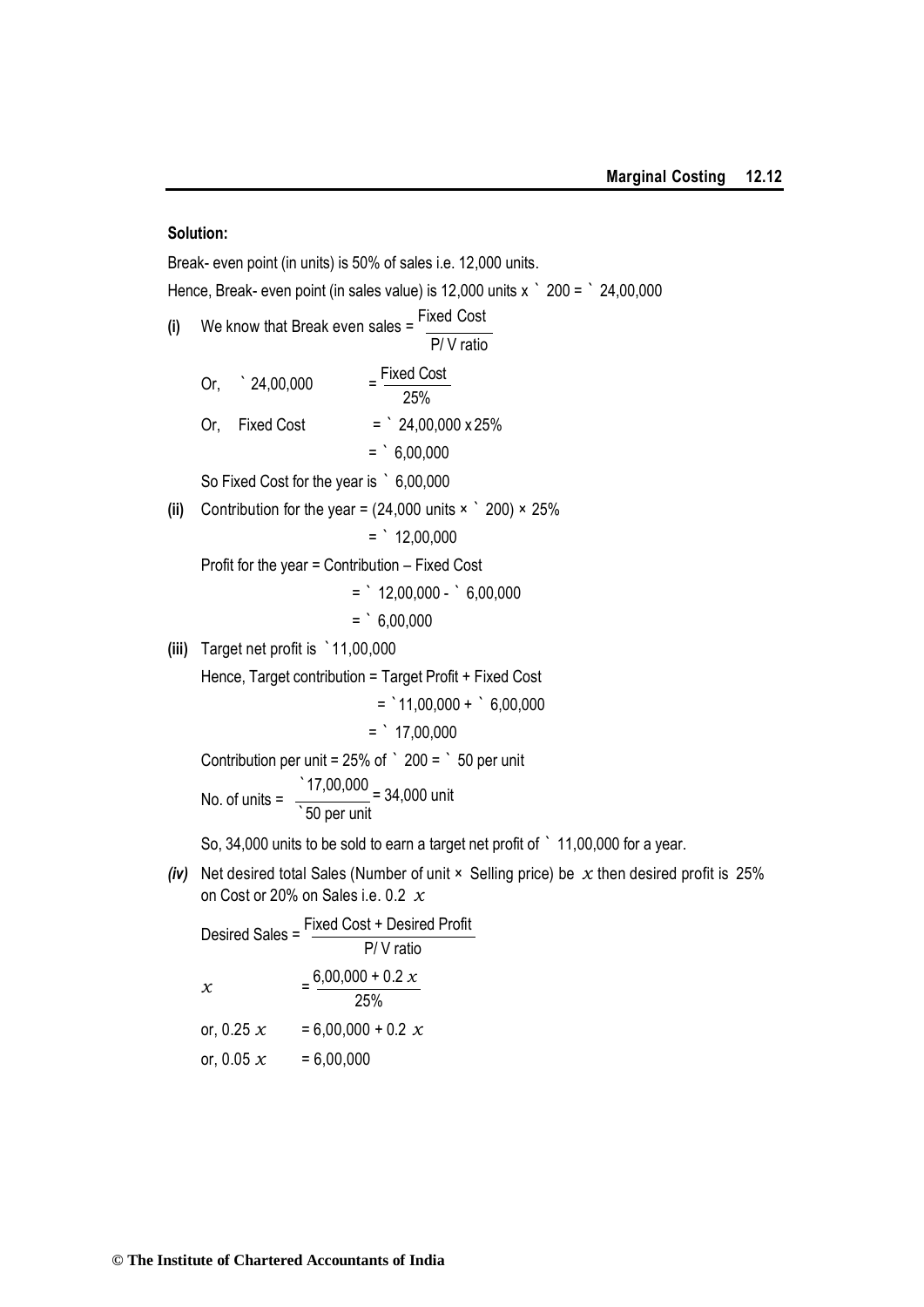or,  $x = 1,20,00,000$ No. of units to be sold -  $\frac{1,20,00,000}{1,20,000}$  = 60,000 units  $\overline{200}$ 

**(v)** If Break- even point is to be brought down by 4,000 units then Break-even point will be

12,000 units – 4,000 units = 8,000 units

Let Selling price be  $\dot{x}$  and fixed cost and variable cost per unit remain unchanged i.e. ` 6,00,000 and ` 150 respectively.

Break even point: Sales revenue = Total cost

 $8,000 \times = 8,000 \times 150 + 6,00,000$ 

Or,  $8,000 \times =$   $\degree$  12,00,000 +  $\degree$  6,00,000

Or, 
$$
x = \frac{18,00,000}{8,000} = 225
$$

 $\therefore$  Selling Price should be  $\degree$  225

Hence, selling price per unit shall be ` 225 if Break-even point is to be brought down by 4,000 units.

#### **Question 10**

*MFN Limited started its operation in 2012 with the total production capacity of 2,00,000 units. The following data for two years is made available to you:*

|                  | 2012      | 2013      |
|------------------|-----------|-----------|
| Sales units      | 80,000    | 1,20,000  |
| Total cost $(')$ | 34,40,000 | 45,60,000 |

*There has been no change in the cost structure and selling price and it is expected to continue in 2014 as well. Selling price is ` 40 per unit.*

*You are required to calculate:*

- *(i) Break-Even Point (in units)*
- *(ii) Profit at 75% of the total capacity in 2014*

#### **Solution:**

|                      | 2012      | 2013      | Difference |
|----------------------|-----------|-----------|------------|
| <b>Sales Units</b>   | 80,000    | 1,20,000  | 40,000     |
| Sale Value $@$<br>40 | 32,00,000 | 48,00,000 | 16,00,000  |
| Total Cost (         | 34,40,000 | 45,60,000 | 11,20,000  |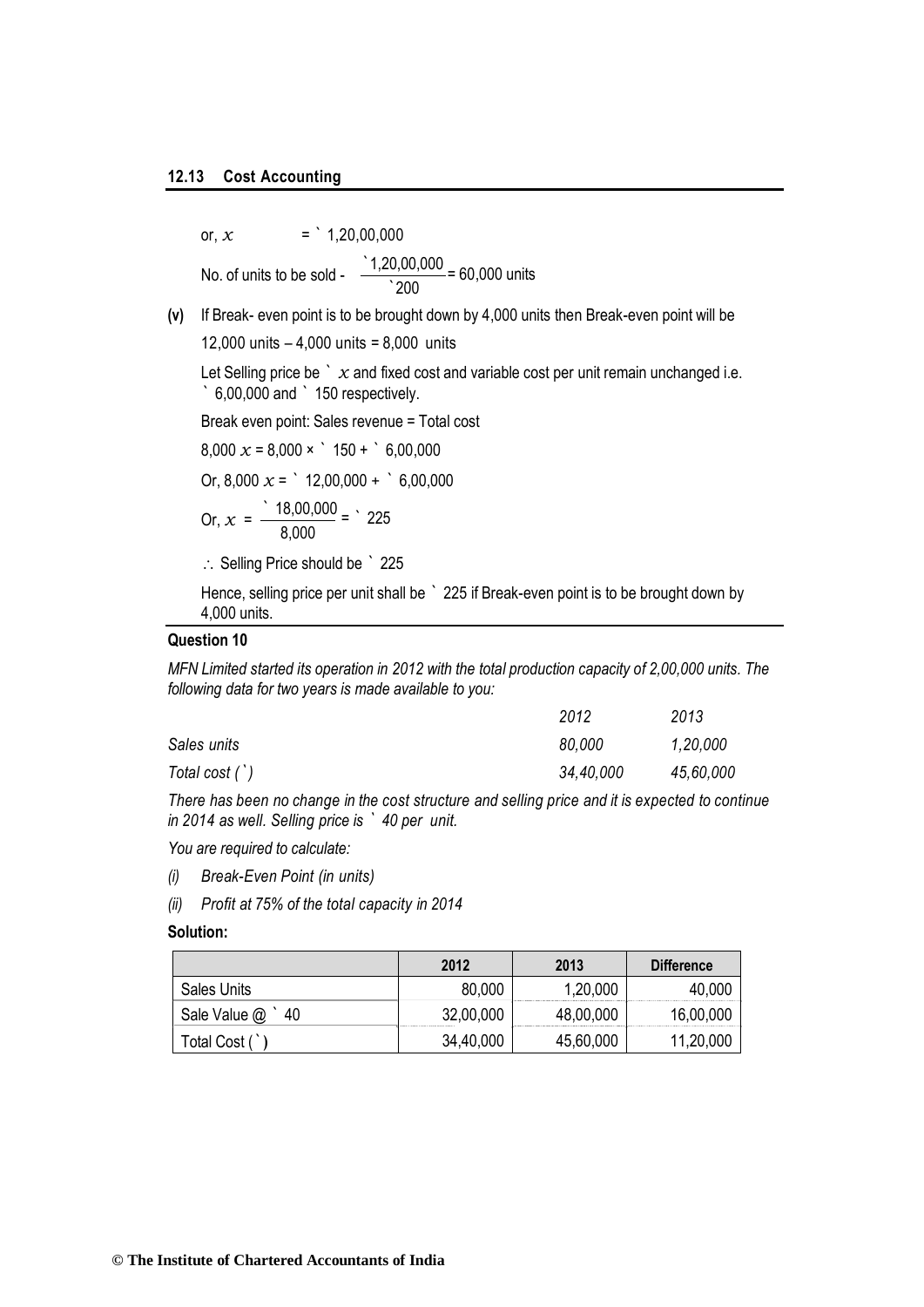| Variable Cost per unit | $=$                                          | Change in TotalCost |                                                                                 |
|------------------------|----------------------------------------------|---------------------|---------------------------------------------------------------------------------|
|                        |                                              |                     | Change in sales volume                                                          |
|                        |                                              |                     | $=\frac{11,20,000}{40,000 \text{units}}$ 28 per unit                            |
|                        |                                              |                     | Total Fixed Cost (`) = ` 45,60,000 - (1,20,000 units $\times$ `28) = `12,00,000 |
| (i)                    | Break- even point (in units) = $\frac{1}{2}$ |                     | FixedCost                                                                       |
|                        |                                              |                     | Contributionper unit                                                            |
|                        |                                              |                     | $=\frac{12,00,000}{(140-28)}$ = 1,00,000 units                                  |
| (ii)                   | Profit at 75% Capacity in 2014.              |                     |                                                                                 |
|                        |                                              |                     |                                                                                 |

 $= (2,00,000 \text{ units} \times 75%) \times$  Contribution per unit – Fixed Cost

 $= 1,50,000$  units  $\times$   $\degree$  12 -  $\degree$  12,00,000 =  $\degree$  6,00,000.

#### **Question 11**

*Arnav Ltd. manufacture and sales its product R-9. The following figures have been collected from cost records of last year for the product R-9:*

| <b>Elements of Cost</b>                      | <b>Variable Cost portion</b> | <b>Fixed Cost</b> |
|----------------------------------------------|------------------------------|-------------------|
| <b>Direct Material</b>                       | 30% of Cost of Goods Sold    |                   |
| Direct Labour                                | 15% of Cost of Goods Sold    |                   |
| <b>Factory Overhead</b>                      | 10% of Cost of Goods Sold    | 2,30,000          |
| <b>General &amp; Administration Overhead</b> | 2% of Cost of Goods Sold     | '71,000           |
| Selling & Distribution Overhead              | 4% of Cost of Sales          | 68,000            |

*Last Year 5,000 units were sold at `185 per unit. From the given data find the followings:*

- *(a) Break-even Sales (in rupees)*
- *(b) Profit earned during last year*
- *(c) Margin of safety (in %)*
- *(d) Profit if the sales were 10% less than the actual sales.*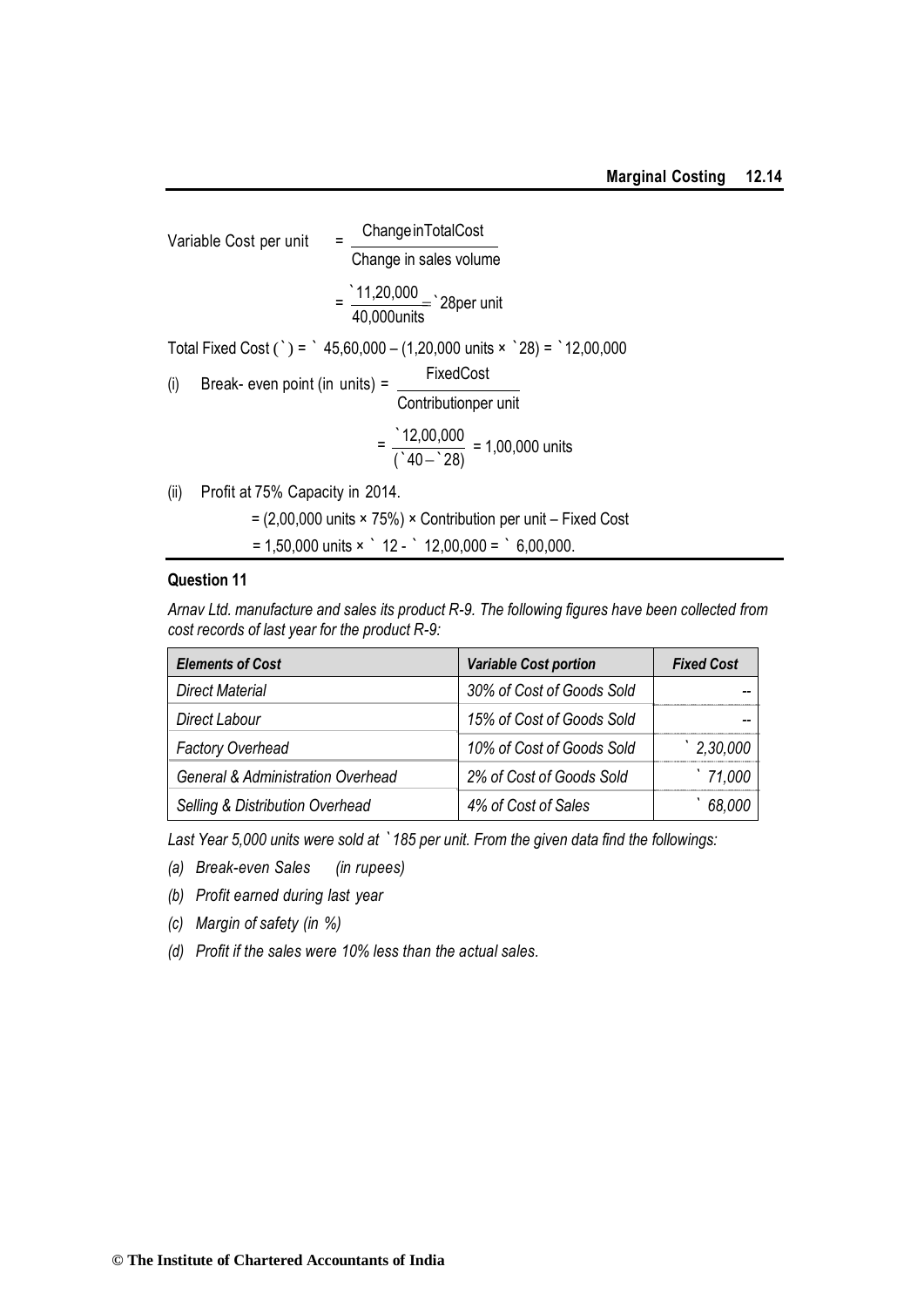#### **Solution:**

#### **Working Notes:**

## **(i) Calculation of Cost of Goods Sold (COGS):**

| COGS    | $=$ {(DM- 0.3 COGS) + (DL- 0.15 COGS) + (FOH- 0.10 COGS + )<br>$2,30,000$ + (G&AOH- 0.02 COGS + `71,000)} |
|---------|-----------------------------------------------------------------------------------------------------------|
| Or COGS | $= 0.57 \text{ COGS} + \degree 3.01.000$                                                                  |

Or COGS =  $\frac{3,01,000}{0.10}$ 0.43  $=$   $\degree$  7,00,000

#### **(ii) Calculation of Cost of Sales (COS):**

| COS. |        | $=$ COGS + (S&DOH- 0.04 COS + $\degree$ 68,000)     |
|------|--------|-----------------------------------------------------|
|      | Or COS | $=$ 7,00,000 + (0.04 COS + $68,000$ )               |
|      | Or COS | $=$ $\frac{7,68,000}{1}$ = $\cdot$ 8,00,000<br>0.96 |

#### **(iii) Calculation of Variable Costs:**

|      | Direct Material-                         | $(0.3 \times 7,00,000)$          | $\degree$ 2,10,000 |
|------|------------------------------------------|----------------------------------|--------------------|
|      | Direct Labour-                           | $(0.15 \times$ 7,00,000)         | 1,05,000           |
|      | Factory Overhead-                        | $(0.10 \times 7,00,000)$         | 70,000             |
|      | General & Administration OH-             | $(0.02 \times 7,00,000)$         | 14,000             |
|      | Selling & Distribution OH                | $(0.04 \times \degree 8,00,000)$ | $\degree$ 32,000   |
|      |                                          |                                  | 4,31,000           |
| (iv) | <b>Calculation of total Fixed Costs:</b> |                                  |                    |
|      | Factory Overhead-                        | $\degree$ 2,30,000               |                    |
|      | General & Administration OH-             | $\degree$ 71,000                 |                    |
|      | Selling & Distribution OH                | 68,000                           |                    |
|      |                                          | 3,69,000                         |                    |

#### **(v) Calculation of P/V Ratio:**

$$
PVV Ratio = \frac{Contribution}{Sales} \times 100 = \frac{Sales -Variable Costs}{Sales} \times 100
$$

$$
= \frac{(^185 \times 5,000 units) - ^14,31,000}{^185 \times 5,000 units} \times 100 = 53.41\%
$$
\n(a) Break-Even Sales = 
$$
\frac{FixedCos ts}{P / VRatio} = \frac{3,69,000}{53.41\%} = ^6,90,882
$$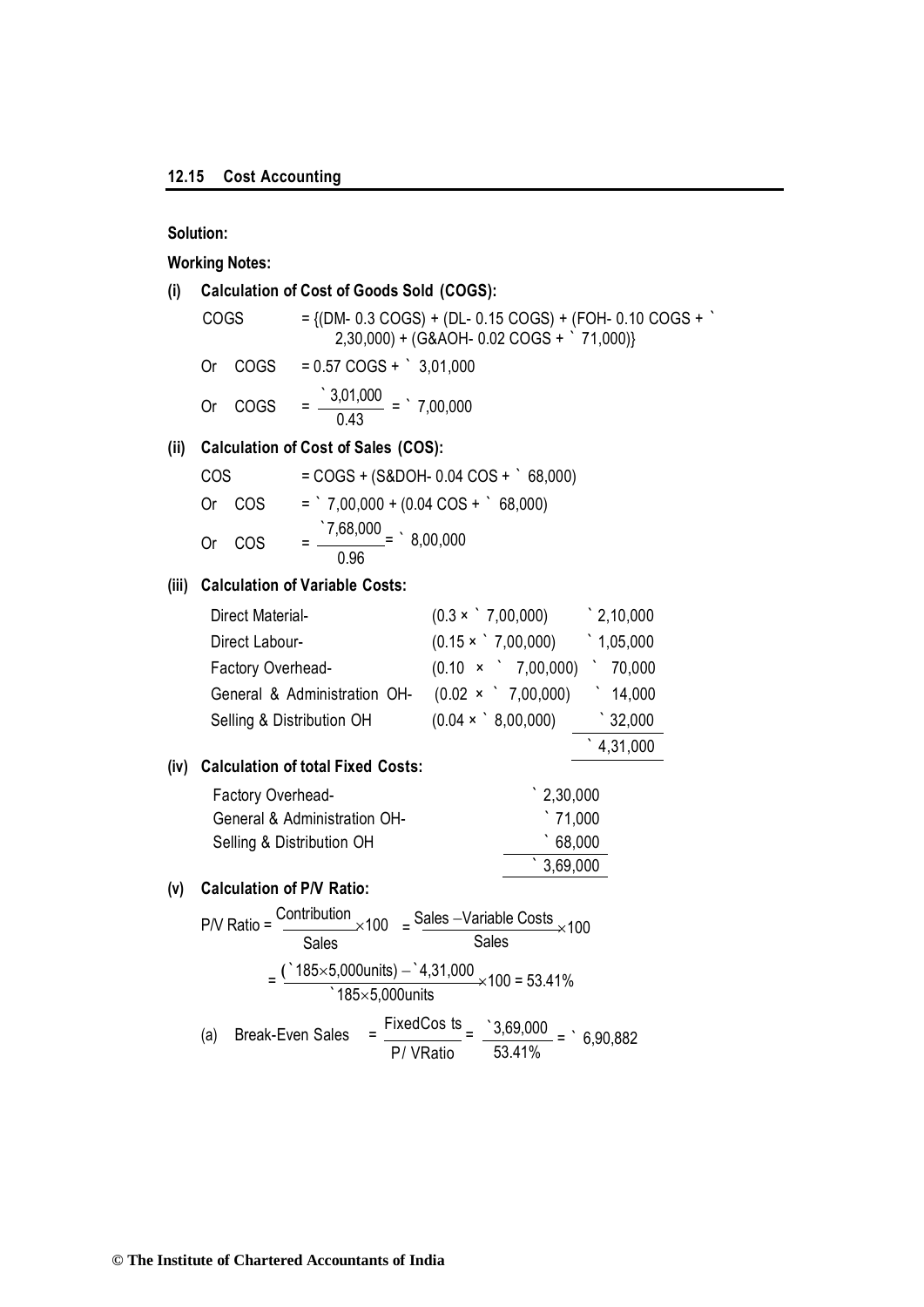| (b) | Profit earned during the last year                                                 |
|-----|------------------------------------------------------------------------------------|
|     | = (Sales - Total Variable Costs) - Total Fixed Costs                               |
|     | $=$ ( $\degree$ 9,25,000 - $\degree$ 4,31,000) - $\degree$ 3,69,000                |
|     | $=$ 1,25,000                                                                       |
| (c) | Sales-Breakeven sales $\times$ 100<br>Margin of Safety (%) =                       |
|     | Sales                                                                              |
|     | $=\frac{9,25,000 - 6,90,882}{9,25,000} \times 100 = 25.31\%$                       |
| (d) | Profit if the sales were 10% less than the actual sales:                           |
|     | $= 90\%$ ( $\degree$ 9,25,000 - $\degree$ 4,31,000) - $\degree$ 3,69,000<br>Profit |
|     | $=$ $4,44,600  3,69,000 =$ $75,600$                                                |

#### **Question 12**

*Maxim Ltd. manufactures a product "N-joy". In the month of August 2014, 14,000 units of the product "N-joy" were sold, the details are as under:*

|                        | $(\cdot)$ |
|------------------------|-----------|
| Sale Revenue           | 2,52,000  |
| <b>Direct Material</b> | 1,12,000  |
| <b>Direct Labour</b>   | 49,000    |
| Variable Overheads     | 35,000    |
| <b>Fixed Overheads</b> | 28,000    |

*A forecast for the month of September 2014 has been carried out by the General manger of Maxim Ltd. As per the forecast, price of direct material and variable overhead will be increased by 10% and 5% respectively.*

*Required to calculate:*

- *(i) Number of units to be sold to maintain the same quantum of profit that made in August 2014.*
- *(ii) Margin of safety in the month of August 2014 and September 2014.*

#### **Solution:**

Calculation of Profit made in the month of August 2014 by selling 14,000 units.

|                       | Amount per unit (`) | <b>Amount</b> |
|-----------------------|---------------------|---------------|
| 3ales Revenue         |                     |               |
| Less: Variable Costs: |                     |               |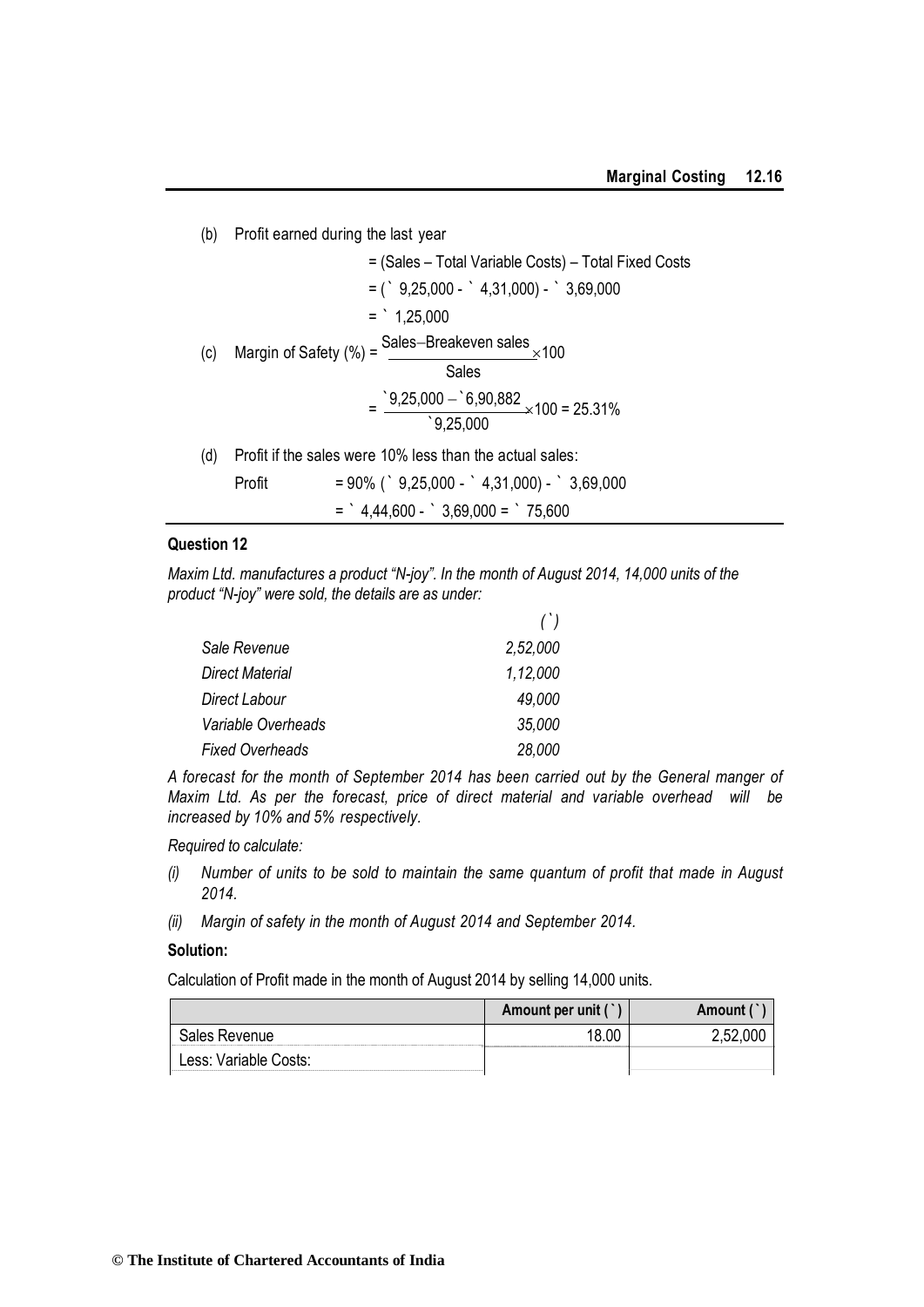#### **12.17 Cost Accounting**

| - Direct Material    |       | 1,12,000 |
|----------------------|-------|----------|
| Direct Labour        | 3.50  |          |
| Variable Overhead    | 2.50  | 35,000   |
| Contribution         |       | 56,00u   |
| Less: Fixed Overhead | 2 U.C | 28,00C   |
|                      |       |          |

(i) To maintain the same amount of profit i.e. ` 28,000 in September 2014 also, the company needs to maintain a contribution of ` 56,000.

Let, number of units to be sold in September 2014 is  $\mathcal{X}$ , then the contribution will be

| $18 \mathcal{X} - [(8 \times 1.10) + 3.5 + (2.5 \times 1.05)] \mathcal{X} = 56,000$ |            |
|-------------------------------------------------------------------------------------|------------|
| $\degree$ 18 $x$ – ( $\degree$ 8.8 + $\degree$ 3.5 + $\degree$ 2.625) $x$           | $=$ 56,000 |

Or, 
$$
x = \frac{56,000}{3.075}
$$
 =18,211.38 units or 18,212 units.

(ii) Margin of Safety

|                                                         | August 2014                     | September 2014                    |
|---------------------------------------------------------|---------------------------------|-----------------------------------|
| Profit                                                  | 28,000                          | 28,000                            |
| P/V Ratio                                               | $\times$ 100<br>18              | 3.075<br>∩∩≻ ⊳                    |
|                                                         | 1,26,000                        | 1,63,902.44                       |
| Pr ofit<br>Margin of Safety  <br>$\times$ 100<br>VRatio | $\frac{28,000}{400}$ × 18 × 100 | $\frac{28,000}{307.5}$ × 18 × 100 |

#### **Question 13**

*Maryanne Petrochemicals Ltd. is operating at 80 % capacity and presents the following information:*

| <b>Break-even Sales</b> | 400 crores           |
|-------------------------|----------------------|
| P/V Ratio               | $30\%$               |
| Margin of Safety        | $\degree$ 120 crores |

*Maryanne's management has decided to increase production to 95 % capacity level with the following modifications:*

- *(a) The selling price will be reduced by 10%.*
- *(b) The variable cost will be increased by 2% on sales*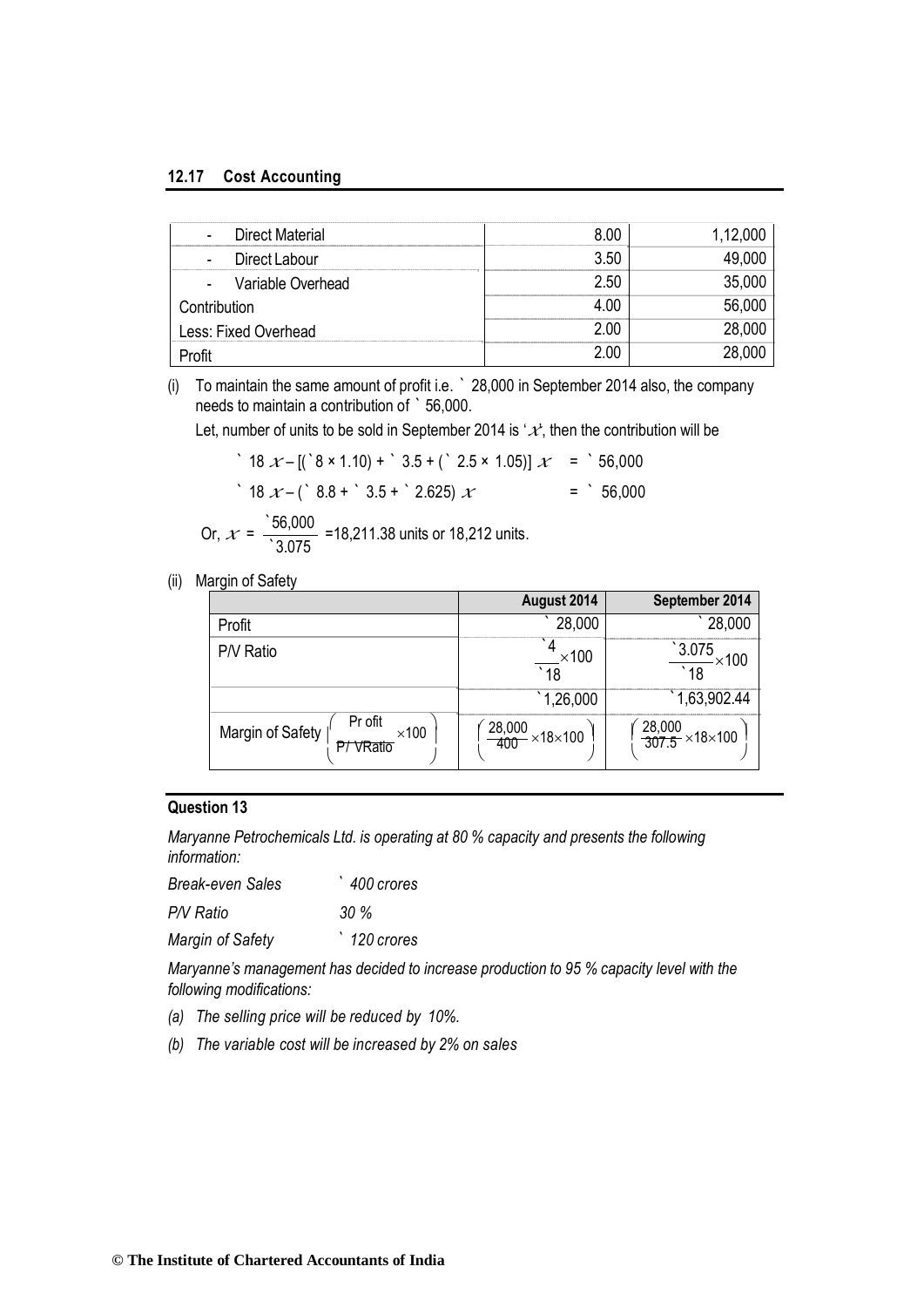*(c) The fixed costs will increase by ` 50 crores, including depreciation on additions, but excluding interest on additional capital.*

*Additional capital of ` 100 crores will be needed for capital expenditure and working capital. Required:*

- *(i) Indicate the sales figure, with the working, that will be needed to earn ` 20 crores over and above the present profit and also meet 15% interest on the additional capital.*
- *(ii) What will be the revised*
	- *(a) Break-even Sales*
	- *(b) P/V Ratio*
	- *(c) Margin of Safety*

#### **Solution:**

#### **Working Notes:**

| 1.               | <b>Total Sales</b>   | = Break -even Sales + Margin of Safety                                                                      |
|------------------|----------------------|-------------------------------------------------------------------------------------------------------------|
|                  |                      | $=$ 400 crores + $\degree$ 120 crores                                                                       |
|                  |                      | $=$ 520 crores                                                                                              |
| 2.               | Variable Cost        | = Total Sales × (1- P/V Ratio)                                                                              |
|                  |                      | $=$ 520 crores $\times$ (1 – 0.3)                                                                           |
|                  |                      | $=$ 364 crores                                                                                              |
| 3.               | Fixed Cost           | = Break-even Sales × P/V Ratio                                                                              |
|                  |                      | $=$ $\degree$ 400 crores $\times$ 30%                                                                       |
|                  |                      | $=$ 120 crores                                                                                              |
| $\overline{4}$ . | Profit               | = Total Sales – (Variable Cost + Fixed Cost)                                                                |
|                  |                      | $=$ 520 crores $-$ ( 364 crores + $\degree$ 120 crores)                                                     |
|                  |                      | $=$ 36 crores                                                                                               |
| (i)              |                      | Revised Sales figure to earn profit of $\degree$ 56 crores (i.e. $\degree$ 36 crores + $\degree$ 20 crores) |
|                  | <b>Revised Sales</b> | Revised FixedCost * + DesiredProfit                                                                         |
|                  |                      | Revised P / VRatio * *                                                                                      |
|                  |                      | $\degree$ 185 crores + $\degree$ 56 crores                                                                  |
|                  |                      | 28%                                                                                                         |
|                  |                      | $=$ 860.71 Crores                                                                                           |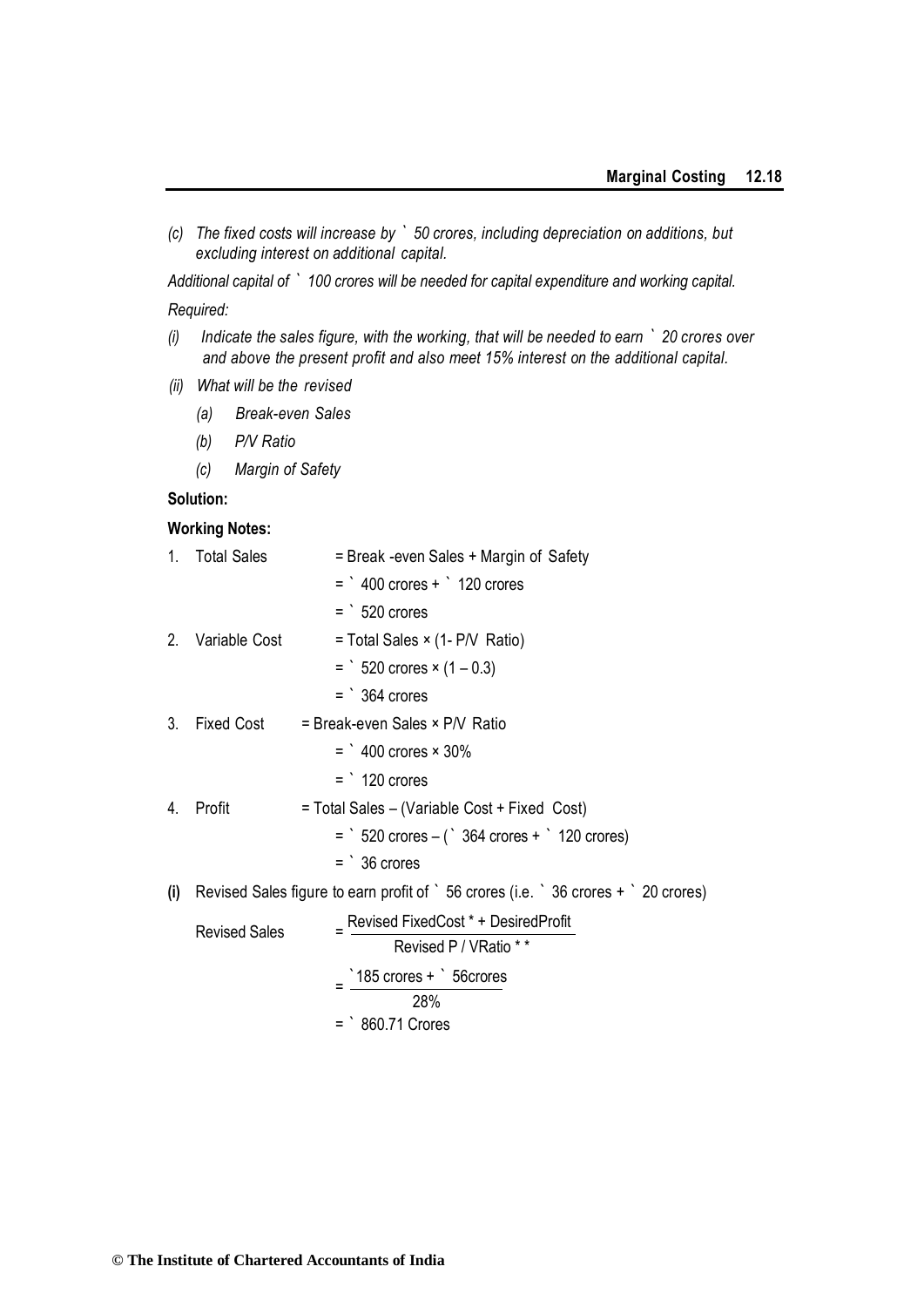\*Revised Fixed Cost = Present Fixed Cost + Increment in fixed cost + Interest on additional Capital  $=$   $\degree$  120 crores +  $\degree$  50 crores + 15% of  $\degree$  100 crores  $=$   $\degree$  185 crores \*\*Revised P/V Ratio : Let current selling price per unit be ` 100. Therefore, Reduced selling price per unit =  $\degree$  100 × 90% =  $\degree$  90 Revised Variable Cost on Sales = 70%+ 2% = 72% Variable Cost per unit  $=$   $\degree$  90 × 72% =  $\degree$  64.80 Contribution per unit =  $\degree$  90 -  $\degree$  64.80 =  $\degree$  25.20 Revised P/V Ratio =  $\frac{\text{Contribution}}{\text{200}} \times 100 =$ Sales  $\frac{25.2}{25.2}$  × 100 = 28%  $\degree$  90 **(ii) (a)** Revised Break-even Sales =  $FixedCost$   $\times$  100 = P/V Ratio  $\frac{185 \text{ crores}}{200 \text{ cm}}$  = 660.71 crores 28% **(b)** Revised P/V Ratio  $= 28 %$  (as calculated above) **(c)** Revised Margin of safety = Total Sales – Break-even Sales

= ` 860.71 crores - ` 660.71 crores

#### **Question 14**

*SHA Limited provides the following trading results:*

| /ear              | Sale | <b>Profit</b> |
|-------------------|------|---------------|
| 11919<br>. .<br>ີ |      | Sale<br>በ%    |
|                   |      | 8% of<br>Sale |

 $=$   $\degree$  200 crores.

*You are required to calculate:*

*(i) Fixed Cost*

*(ii) Break Even Point*

*(iii) Amount of profit, if sale is ` 30,00,000*

*(iv) Sale, when desired profit is ` 4,75,000*

*(v) Margin of Safety at a profit of ` 2,70,000*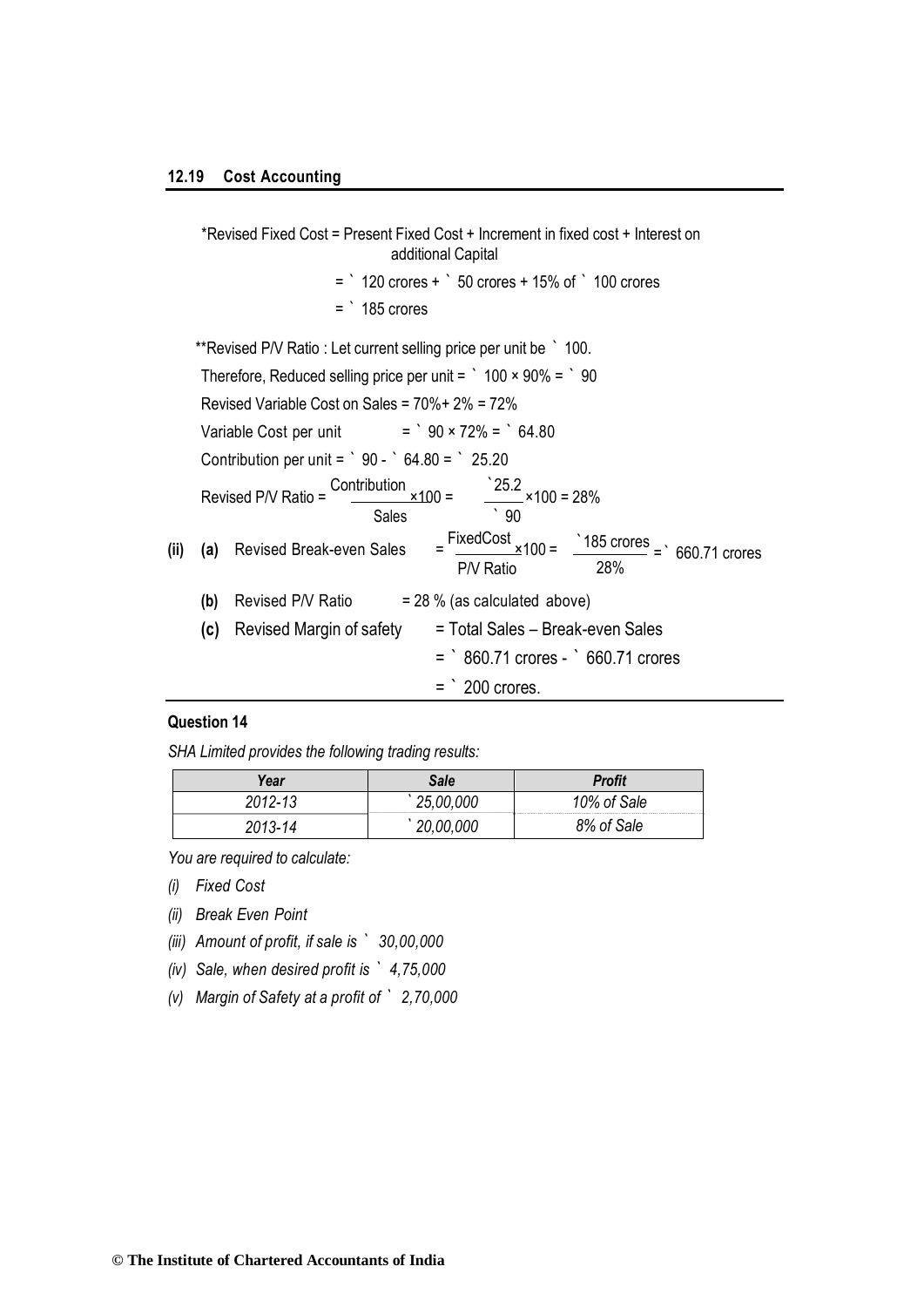**Solution: Workings:** Profit in year 2012-13 =  $\degree$  25,00,000  $\times$  10% =  $\degree$  2,50,000 Profit in year 2013-14 =  $\degree$  20,00,000  $\times$  8% =  $\degree$  1,60,000 So, P/V Ratio Change inPr ofit ×100 **ChangeinSales**  $=\frac{2,50,000 - 1,60,000}{1}$  $\degree$ 25,00,000  $\degree$  20,00,000  $\times 100 = \frac{90,000}{25,0000}$ `5,00,000  $\times$ 100 = 18% (i) Fixed Cost  $=$  Contribution (in year 2012-13) – Profit (in year 2012-13) = (Sales × P/V Ratio) – `2,50,000  $=$  (  $\degree$  25,00,000  $\times$  18%)  $\degree$  2,50,000  $=$   $4,50,000 2,50,000$  $=$   $2,00,000$ (ii) Break-even Point (in Sales) =  $\frac{\text{FixedCost}}{\text{Output}}$ P/ VRatio  $=\frac{2,00,000}{11,11,111}$  (Approx) 18% (iii) Calculation of profit, if sale is ` 30,00,000 Profit = Contribution – Fixed Cost = (Sales × P/V Ratio) – Fixed Cost  $=$  (  $\degree$  30,00,000  $\times$  18%) -  $\degree$  2,00,000  $=$   $5,40,000 2,00,000$  $=$   $3,40,000$ So profit is ` 3,40,000, if Sale is ` 30,00,000. (iv) Calculation of Sale, when desired Profit is ` 4,75,000 Contribution Required = Desired Profit + Fixed Cost  $=$   $4,75,000 +$   $2,00,000$  $=$   $6,75,000$ Sales =  $\frac{\text{Contribution}}{\text{Sum}}$ P/ VRatio  $=\frac{6,75,000}{1} = 37,50,000$ 18%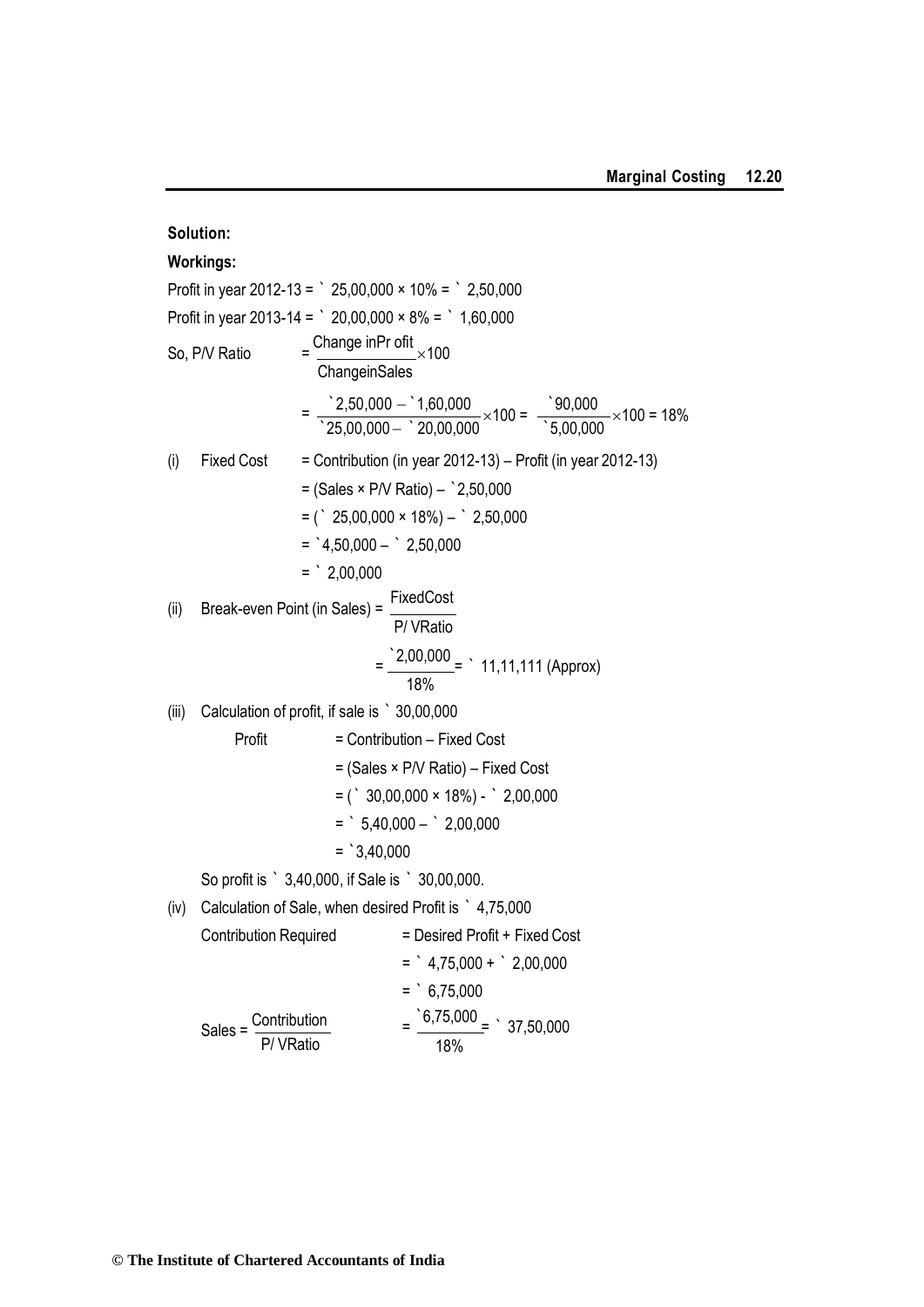Sales is ` 37,50,000 when desired profit is ` 4,75,000.

(v) Margin of Safety 
$$
= \frac{\text{Profit}}{\text{P/ VRatio}}
$$

$$
= \frac{2,70,000}{18\%} = \frac{15,00,000}{18\%}
$$
So Margin of Safety is  $15,00,000$  at a profit of  $2,70,000$ 

#### **Question 15**

*Zed Limited sells its product at ` 30 per unit. During the quarter ending on 31st March, 2014, it produced and sold 16,000 units and' suffered a loss of ` 10 per unit. If the volume of sales is raised to 40,000 units; it can earn a profit of ` 8 per unit.*

*You are required to calculate:*

- *(i) Break Even Point in Rupees.*
- *(ii) Profit if the sale volume is 50,000 units.*
- *(iii) Minimum level of production where the company needs not to close the production if unavoidable fixed cost is ` 1,50,000.*

#### **Solution:**

| <b>Units sold</b>                          | Sales value (`)                                                                                                                             | Profit/(loss)(`)              |
|--------------------------------------------|---------------------------------------------------------------------------------------------------------------------------------------------|-------------------------------|
| 16,000 units                               | 4,80,000                                                                                                                                    | (1,60,000)                    |
|                                            | $30 \times 16,000$ units)                                                                                                                   | $($ 10 $\times$ 16,000 units) |
| 40,000 units                               | 12,00,000                                                                                                                                   | 3,20,000                      |
|                                            | $30 \times 40,000$ units)                                                                                                                   | $($ 8 × 40,000 units)         |
| P/V Ratio                                  | $=\frac{\text{Change inprofit}}{\text{Change insales value}} \times 100 = \frac{3,20,000 - (-8,1,60,000)}{12,00,000 - 8,80,000} \times 100$ |                               |
| 7,20,000                                   | $=\frac{4,80,000}{1,000} \times 100 = 66.67\%$                                                                                              |                               |
| Total Contribution in case of 40,000 units |                                                                                                                                             | = Sales Value × P/V Ratio     |
|                                            |                                                                                                                                             | $=$ 12,00,000 × 66.67%        |
|                                            | $=$ 8.00.000                                                                                                                                |                               |
| So, Fixed cost                             |                                                                                                                                             | = Contribution - Profit       |
|                                            |                                                                                                                                             | $=$ $8,00,000  3,20,000$      |
|                                            | $=$ $4,80,000$                                                                                                                              |                               |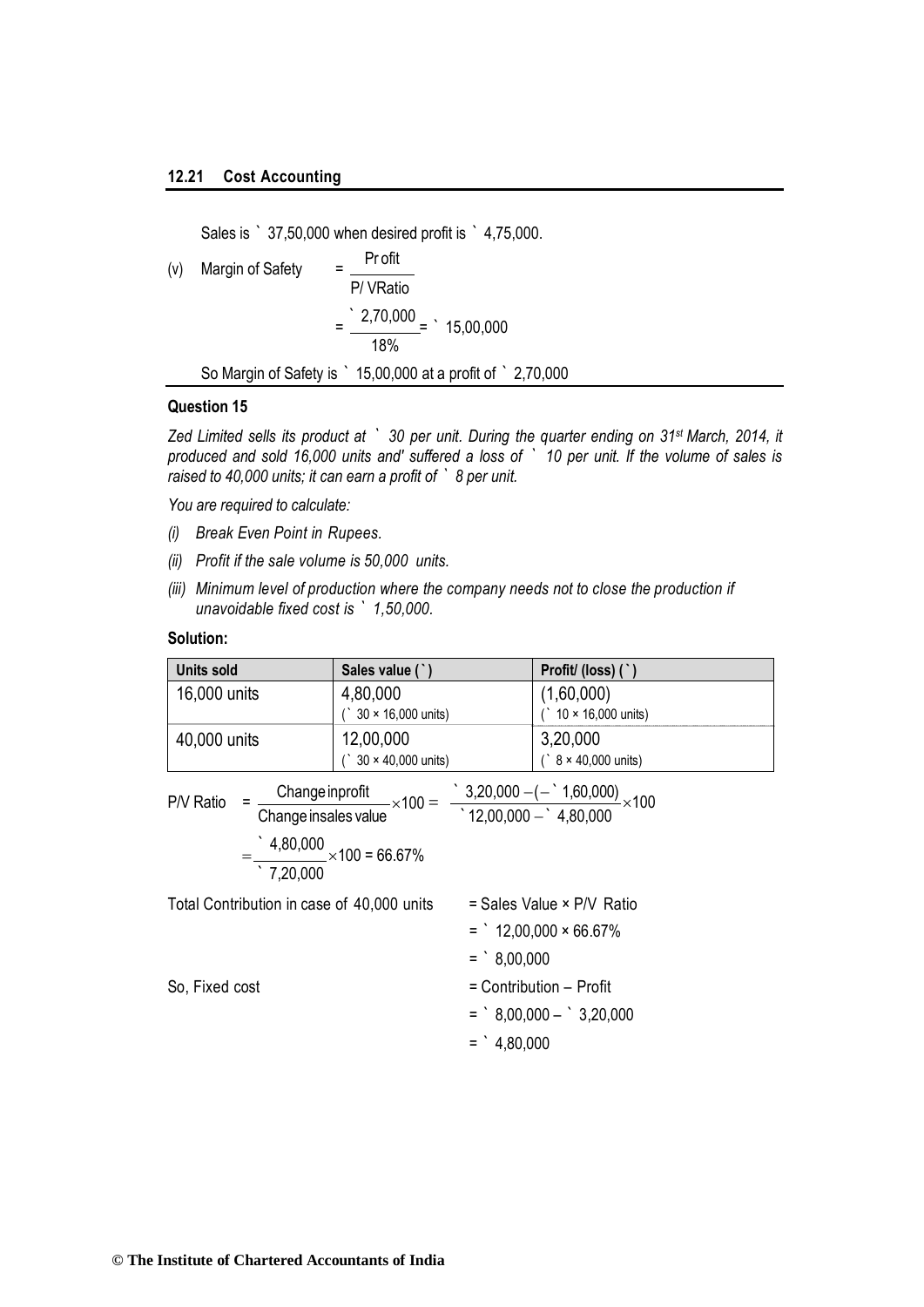(i) Break-even Point in Rupees = FixedCost P/ VRatio  $=\frac{4,80,000}{4,80,000}$  = 17,20,000 66.67%

(ii) If sales volume is 50,000 units, then profit = Sales Value  $\times$  P/V Ratio – Fixed Cost

$$
= (50,000 \text{ units} \times \degree 30 \times 66.67\% - \degree 4,80,000)
$$
  
= 
$$
= 5,20,000
$$

(iii) Minimum level of production where the company needs not to close the production, if unavoidable fixed cost is ` 1,50,000:

$$
= \frac{\text{Avoidable fixedcos t}}{\text{Contributionper unit}}
$$
\n
$$
= \frac{\text{Total fixed cos t} - \text{Unavoidable fixedcos t}}{\text{Contributionper unit}}
$$
\n
$$
= \frac{4,80,000 - 1,50,000}{30 \times 66.67\%}
$$
\n
$$
= \frac{3,30,000}{20} = 16,500 \text{ units.}
$$

At production level of  $\geq 16,500$  units, company needs not to close the production.

#### **Question 16**

*ABC Limited started its operation in the year 2013 with a total production capacity of 2,00,000 units. The following information, for two years, are made available to you:*

|                | Year      | Year      |
|----------------|-----------|-----------|
|                | 2013      | 2014      |
| Sales (units)  | 80,000    | 1,20,000  |
| Total Cost (`) | 34,40,000 | 45,60,000 |

*There has been no change in the cost structure and selling price and it is anticipated that it will remain unchanged in the year 2015 also.*

*Selling price is ` 40 per unit.* 

*Calculate :*

- *(i) Variable cost per unit.*
- *(ii) Profit Volume Ratio.*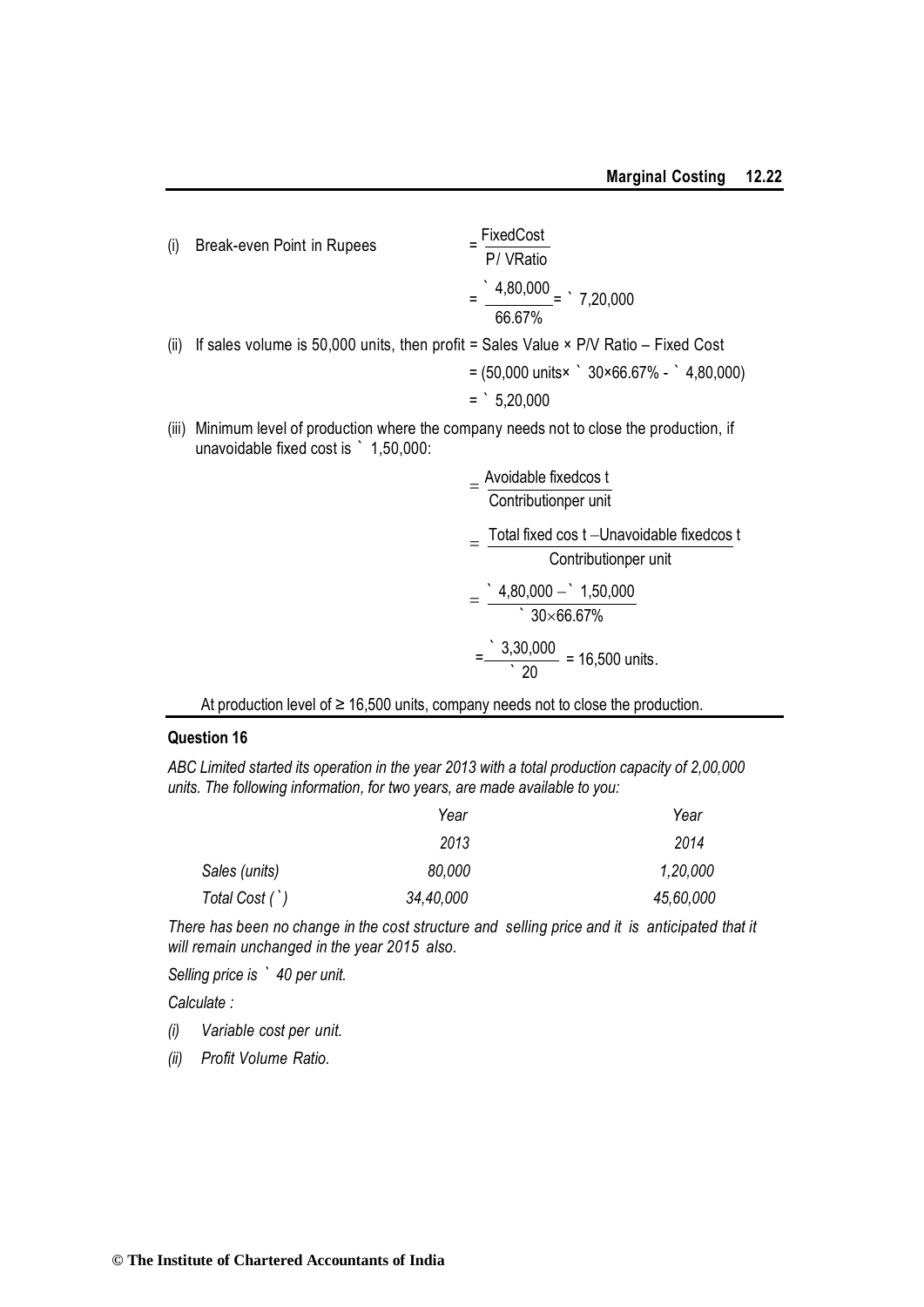### **12.23 Cost Accounting**

*(iii) Break-Even Point (in units)*

*(iv) Profit if the firm operates at 75% of the capacity.*

**Solution:**

| Variable Cost per unit                              | Change intotalcost                                                                        |
|-----------------------------------------------------|-------------------------------------------------------------------------------------------|
|                                                     | Change insales volume                                                                     |
|                                                     | $\degree$ 45,60,000 - $\degree$ 34,40,000                                                 |
|                                                     | 1,20,000units - 80,000units                                                               |
|                                                     | $=\frac{11,20,000}{40,000 \text{units}} = 28$                                             |
| <b>Profit Volume Ratio</b>                          | $=\frac{\text{Contributionper unit}}{\text{Sellingpriceper unit}} \times 100$             |
|                                                     | $\frac{40-28}{40} \times 100 = 30\%$                                                      |
|                                                     | <b>Fixedcost</b><br>Ξ                                                                     |
|                                                     | Contributionper unit                                                                      |
| <b>Fixed Cost</b>                                   | = Total Cost in 2013 - Total Variable Cost in 2013                                        |
|                                                     | $=$ 34,40,000 - ( 28 × 80,000 units)                                                      |
|                                                     | $=$ 34,40,000 $-$ 22,40,000                                                               |
|                                                     | $=$ 12,00,000                                                                             |
|                                                     |                                                                                           |
| Therefore, Break-Even Point =                       | $\frac{12,00,000}{100,000}$ = 1,00,000 units                                              |
| Profit if the firm operates at 75% of the capacity: |                                                                                           |
|                                                     | Number of units to be produced and sold = $2,00,000$ units $\times 75\%$ = 1,50,000 units |
| Profit                                              | = Total contribution - Fixed Cost                                                         |
| Or,                                                 | $=$ 12 × 1,50,000 units $-$ 12,00,000                                                     |
|                                                     | <b>Break-Even Point (in units)</b>                                                        |

Or,  $=$   $18,00,000 12,00,000$ 

Or, Profit  $=$   $\, \cdot \, 6,00,000$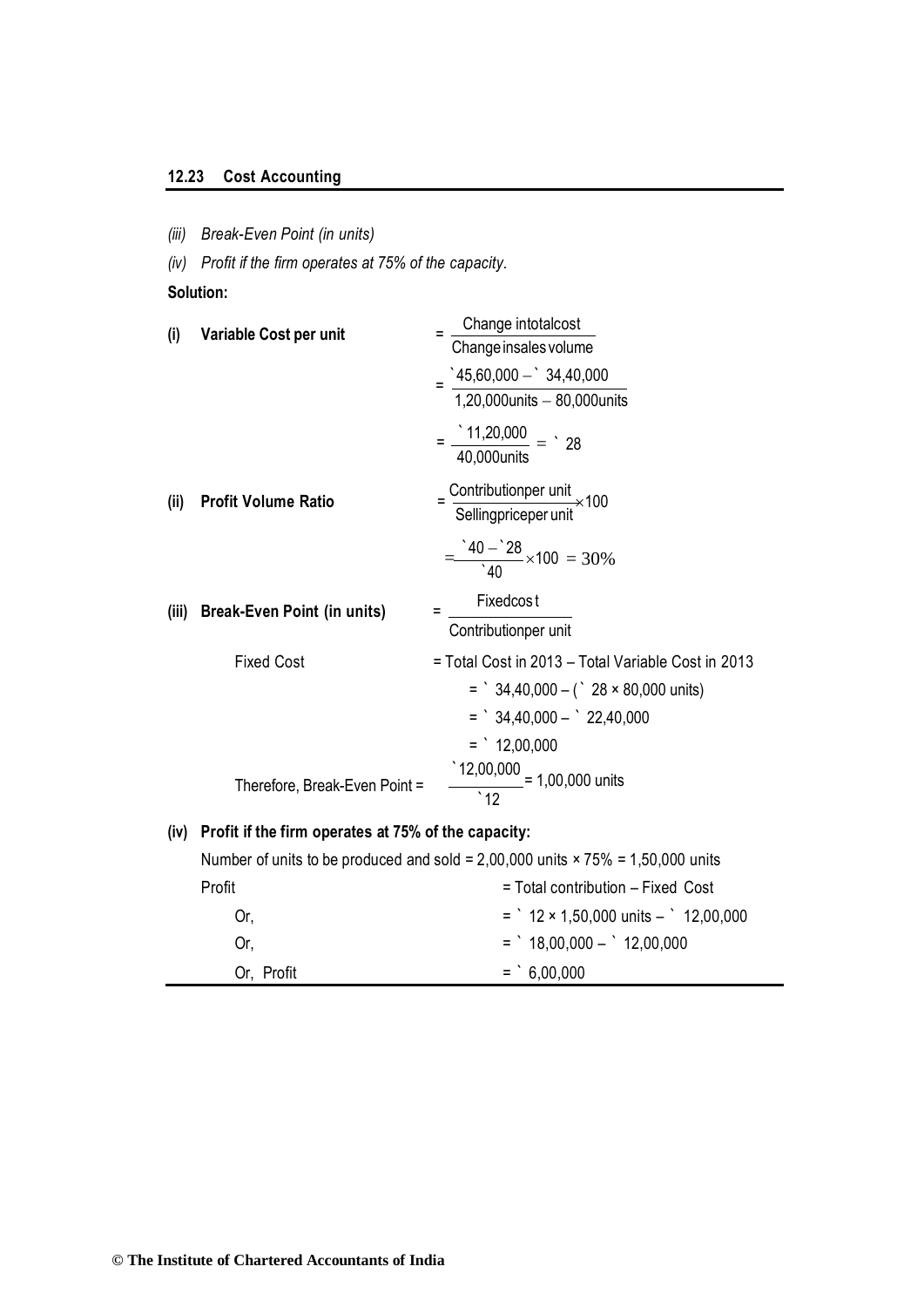#### **Question 17**

*Maximum Production capacity of KM (P) Ltd. is 28000 units per month. Output at different levels along with cost data is furnished below:*

| <b>Particulars of Costs</b> | <b>Activity Level</b> |              |              |
|-----------------------------|-----------------------|--------------|--------------|
|                             | 16,000 units          | 18,000 units | 20,000 units |
| Direct Material             | 12,80,000             | 14,40,000    | 16,00,000    |
| Direct labour               | 17,60,000             | 19,80,000    | 22,00,000    |
| Total factory overheads     | 22,00,000             | 23,70,000    | 25,40,000    |

*You are required to work out the selling price per unit a an activity level of 24,000 units by considering profit at the rate of 25% on sales.*

#### **Solution:**

#### **Computation of Overheads:**

| $=$ |                                                             |                                                                                  |
|-----|-------------------------------------------------------------|----------------------------------------------------------------------------------|
|     | Change in activity level                                    |                                                                                  |
|     | $\frac{23,70,000-22,00,000}{25,40,000-23,70,000}$           |                                                                                  |
|     |                                                             |                                                                                  |
|     | $\frac{1,70,000}{1,70,000}$ = $\degree$ 85 per unit<br>2000 |                                                                                  |
|     |                                                             | Change in Factory Overheads<br>$\frac{20,000 - 18,000}{20}$<br>$18,000 - 16,000$ |

Fixed Overhead

Activity level = 16,000 units

| <b>Particulars</b>                                     | Amount (  |
|--------------------------------------------------------|-----------|
| Total factory overheads                                | 22,00,000 |
| Less: Variable overheads 16,000 units $@$ `85 per unit | 13,60,000 |
| <b>Fixed Overhead</b>                                  | 8,40,000  |

Computation of Costs at Activity Level 24,000 units

|                                         | Per Unit $($ $)$ | Amount (  |
|-----------------------------------------|------------------|-----------|
| Direct Material (12,80,000/16,000)      | 80.00            | 19,20,000 |
| Direct Labour (17,60,000/16,000)        | 110.00           | 26,40,000 |
| Variable Overhead (As calculated above) | 85.00            | 20,40,000 |
| <b>Fixed Overhead</b>                   |                  | 8,40,000  |
| Total Cost                              |                  | 74,40,000 |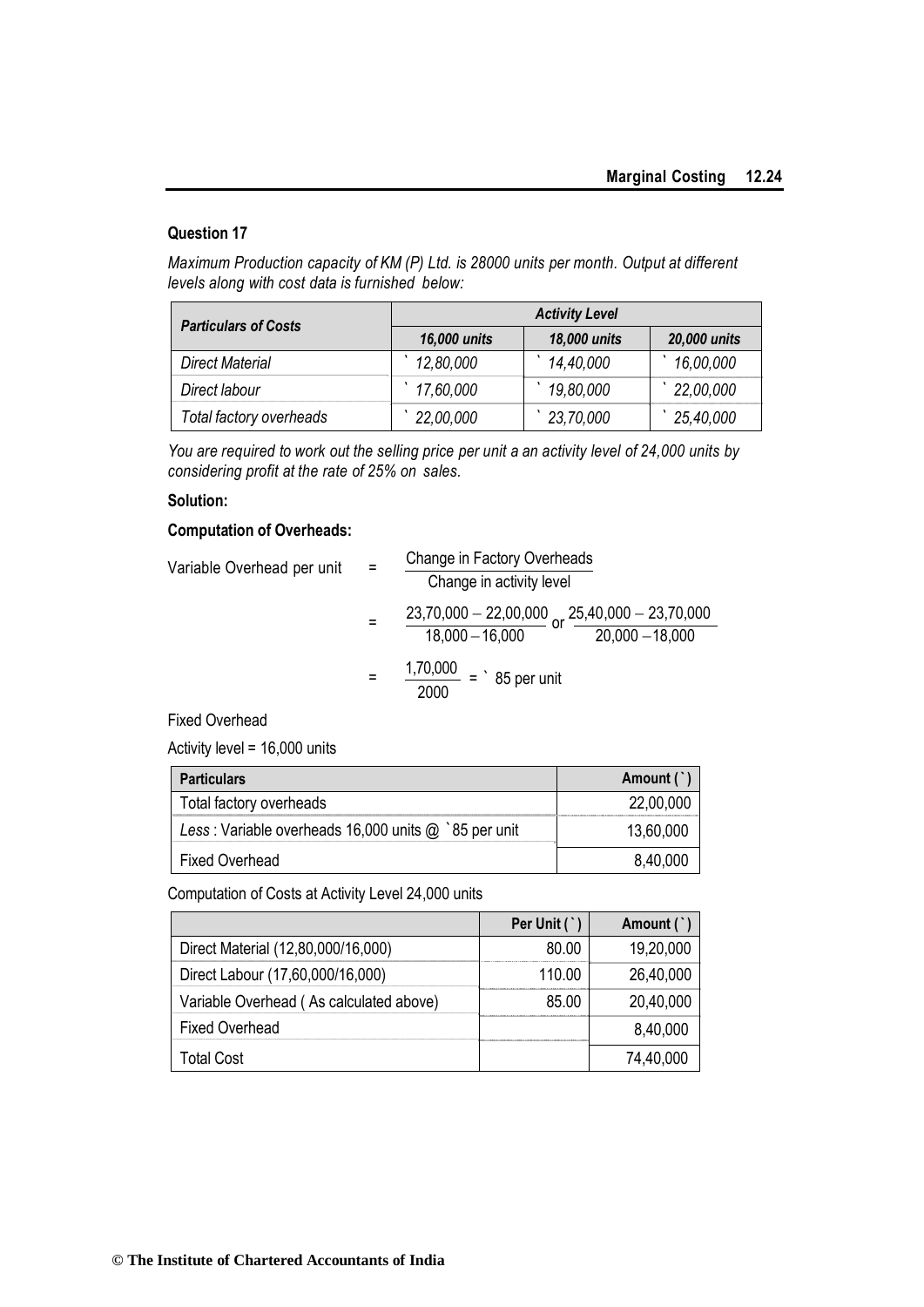#### **12.25 Cost Accounting**

| Computation of Selling Price at activity level 24,000 units                  |                                                                     |  |
|------------------------------------------------------------------------------|---------------------------------------------------------------------|--|
| Profit required is 25% on selling price, hence cost will be 75%.             |                                                                     |  |
| Therefore desired profit = $\frac{25 \times 74,40,000}{2}$ = 24,80,000<br>75 |                                                                     |  |
|                                                                              |                                                                     |  |
| Cost of 24,000 units                                                         | 74,40,000                                                           |  |
| <b>Desired Profit</b>                                                        | 24,80,000                                                           |  |
| <b>Total Sales</b>                                                           | 99,20,000                                                           |  |
| Selling Price Per Unit =                                                     | Total Sales $= 99,20,000 = 413.33$ or 1413<br>No of Units<br>24,000 |  |

#### **Question 18**

*SK Lit. is engaged in the manufacture of tyres. Analysis of income statement indicated a profit of ` 150 lakhs on a sales volume of 50,000 units. The fixed costs are ` 850 lakhs which appears to be high. Existing selling price is ` 3,400 per unit. The company is considering to revise the profit target to ` 350 lakhs. You are required to compute –*

- *(i) Break- even point at existing levels in units and in rupees.*
- *(ii) The number of units required to be sold to earn the target profit.*
- *(iii) Profit with 15% increase in selling price and drop in sales volume by 10%.*
- *(iv) Volume to be achieved to earn target profit at the revised selling price as calculated in (ii) above, if a reduction of 8% in the variable costs and ` 85 lakhs in the fixed cost is envisaged.*

#### **Solution:**

Sales Volume 50,000 Units

Computation of existing contribution

| <b>Particulars</b>                 | Per unit $($ $)$      | Total (`In lakhs)                        |
|------------------------------------|-----------------------|------------------------------------------|
| <b>Sales</b>                       | 3,400                 | 1,700                                    |
| <b>Fixed Cost</b>                  | 1,700                 | 850                                      |
| Profit                             | 300                   | 150                                      |
| Contribution                       | 2,000                 | 1,000                                    |
| Variable Cost                      | 1,400                 | 700                                      |
| (i)<br>Break even sales in units = | <b>Fixed Cost</b>     | $\frac{1}{2}$ 8,50,00,000 = 42,500 units |
|                                    | Contribution per unit | 2,000                                    |

Break even sales in rupees =  $42,500$  units  $\times$   $3,400 =$   $\cdot$  1,445 lakhs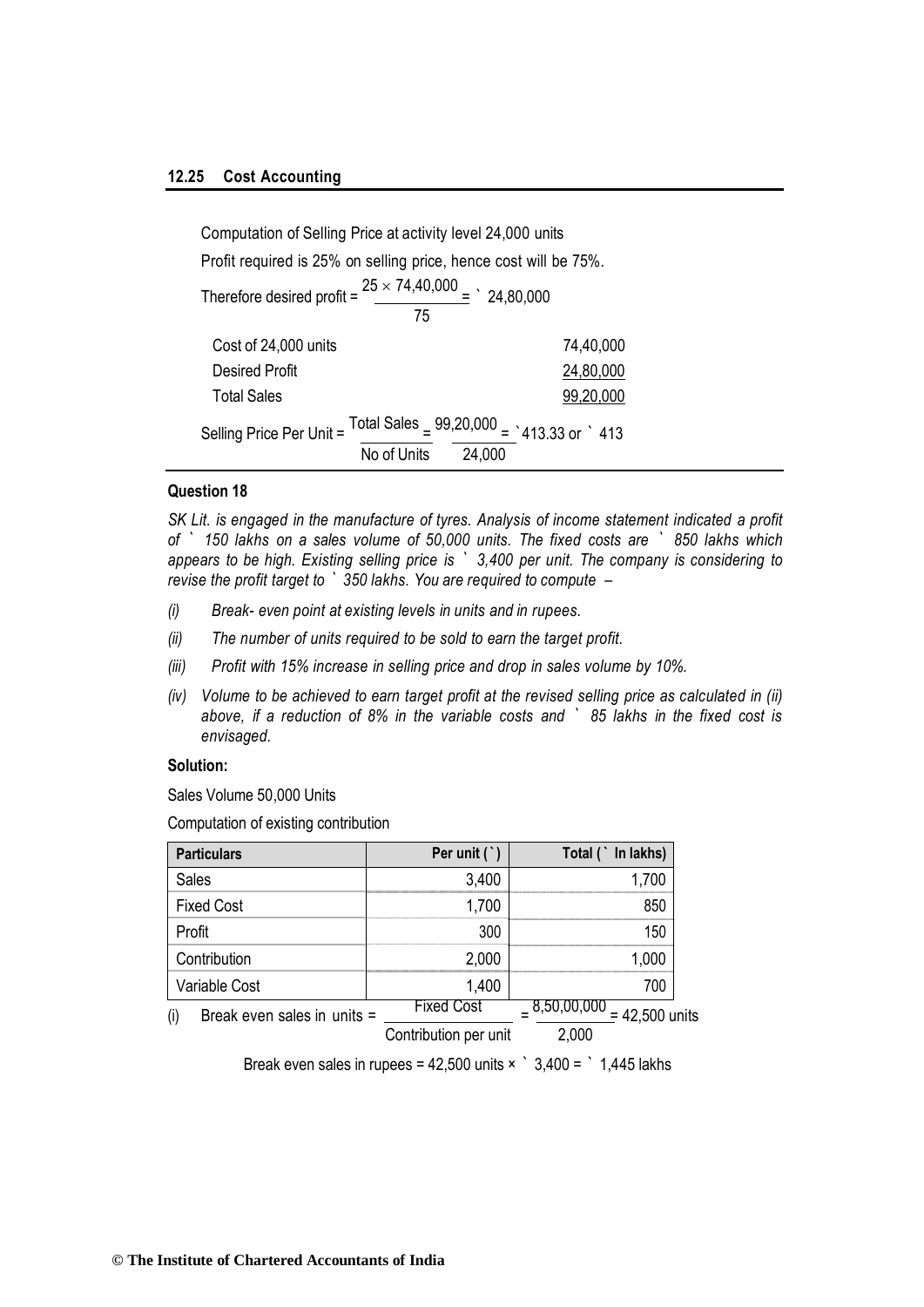OR  
\n
$$
PN Ratio = \frac{2,000}{3,400} \times 100 = 58.82\%
$$
\nB.EP (Rupees) = 
$$
\frac{FC}{P/VRatio} = \frac{8,50,00,000}{58.82\%} = \frac{1,445 \text{ lakhs (approx.)}
$$

(ii) Number of units sold to achieve a target profit of `350 lakhs:

Desired Contribution

\n
$$
= Fixed Cost + Target Profit
$$
\n
$$
= 850 L + 350 L = 1,200 L
$$
\nNumber of units to be sold

\n
$$
\frac{Desired Continution}{Continution per unit} = \frac{12,00,00,000}{2,000} = \frac{60,000}{2,000}
$$

(iii) Profit if selling price is increased by 15% and sales volume drops by 10%:

Existing Selling Price per unit = ` 3,400

Revised selling price per unit =  $\degree$  3,400 x 115% =  $\degree$  3,910

Existing Sales Volume = 50,000 units

Revised sales volume =  $50,000$  units  $-10\%$  of  $50,000 = 45,000$  units.

**Statement of profit at sales volume of 45,000 units @ ` 3910 per unit**

| <b>Particulars</b>   | Per unit $( )$ | `In lakhs)<br>Total ( |
|----------------------|----------------|-----------------------|
| Sales                | 3,910.00       | 1,759.50              |
| Less: Variable Costs | 1,400.00       | 630.00                |
| Contribution         | 2,510.00       | 1,129.50              |
| Less: Fixed Cost     |                | 850.00                |
| −rofit               |                | 279.50                |

(iv) Volume to be achieved to earn target profit of `350 lakhs with revised selling price and reduction of 8% in variable costs and `85 lakhs in fixed cost:

Revised selling price per unit = ` 3,910

Variable costs per unit existing = `1,400

Revised Variable Costs

Reduction of 8% in variable costs =  $\degree$  1,400 – 8% of 1,400  $=$  1,400  $(110)$ 

$$
1,400 - 112
$$

$$
=
$$
^1,288

Total Fixed Cost (existing) = ` 850 lakhs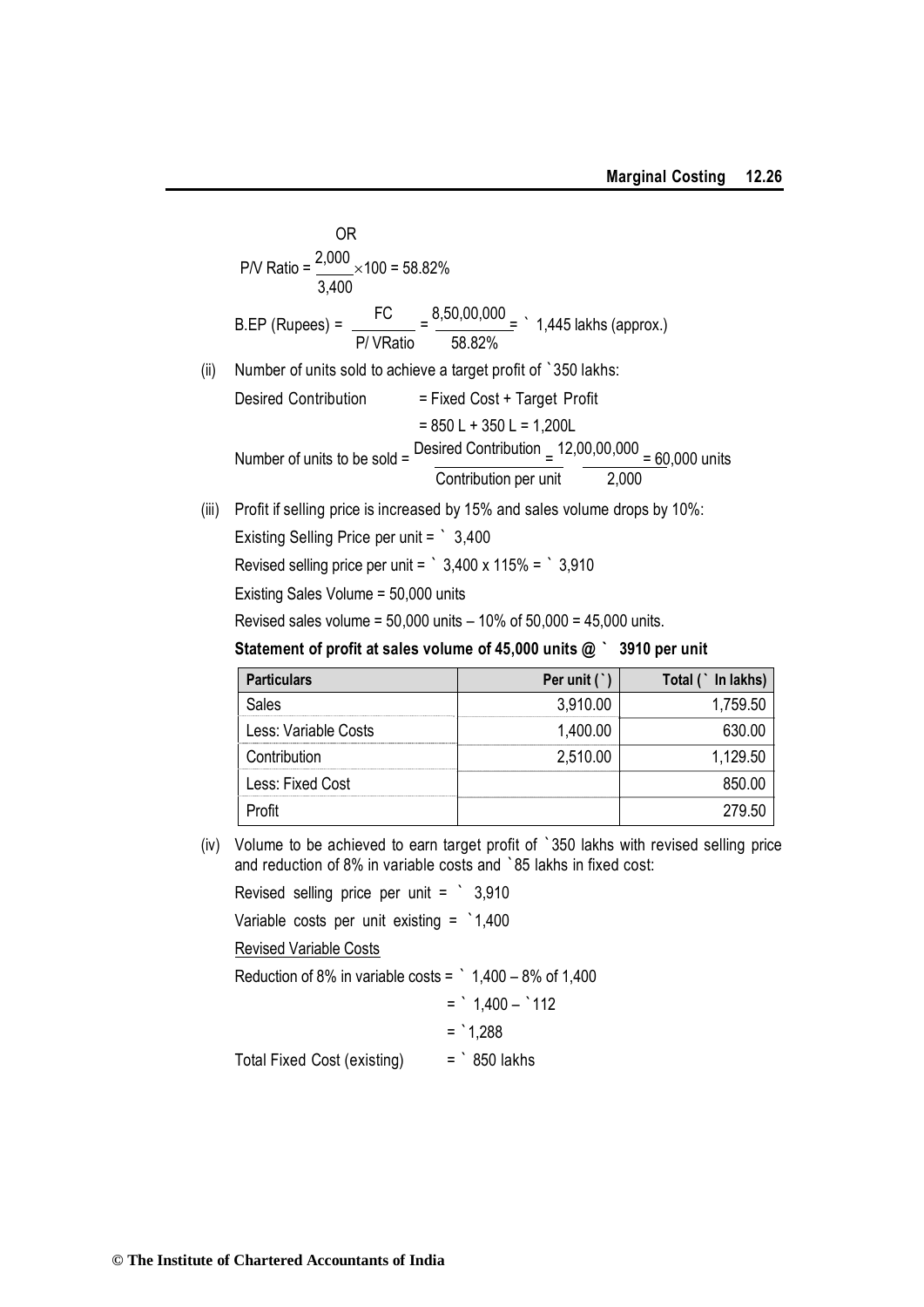#### **12.27 Cost Accounting**

| Reduction in fixed cost       | $=$ $85$ lakhs                                                                                                                                                    |
|-------------------------------|-------------------------------------------------------------------------------------------------------------------------------------------------------------------|
| Revised fixed cost            | $=$ $850$ lakhs $ 85$ lakhs $=$ $765$ lakhs                                                                                                                       |
| Revised Contribution (unit)   | = Revised selling price per unit – Revised<br>Variable Costs per units                                                                                            |
| Revised Contribution per unit | $=$ 3,910 $-$ 1,288 $=$ 2,622                                                                                                                                     |
| <b>Desired Contribution</b>   | = Revised Fixed Cost + Target Profit                                                                                                                              |
| No. of units to be sold       | $=$ $\degree$ 765 lakhs + $\degree$ 350 lakhs = $\degree$ 1,115 lakhs<br>- Desired Contribution $=$ 1,115 lakh = 42,525 units<br>$2.622$<br>Contribution per unit |

### **Question 19**

*A company gives the following information:*

| Margin of Safety                 | $\degree$ 3.75,000 |
|----------------------------------|--------------------|
| Total Cost                       | $\degree$ 3.87.500 |
| Margin of Safety (Qty.)          | 15,000 units       |
| <b>Break Even Sales in Units</b> | 5,000 units        |
|                                  |                    |

*You are required to calculate:*

- *(i) Selling price per unit*
- *(ii) Profit*
- *(iii) Profit/ Volume Ratio*
- *(iv) Break Even Sales (in Rupees)*
- *(v) Fixed Cost*

#### **Solution:**

| (i)   | Selling Price per unit | _ Marginof Safety in Rupee value<br>Marginof Safety inQuantity  |
|-------|------------------------|-----------------------------------------------------------------|
|       |                        | $\frac{(3,75,000)}{25} = 25$<br>15,000units                     |
| (iii) | Profit                 | = Sales Value - Total Cost                                      |
|       |                        | = Selling price per unit × (BEP units + MoS units) – Total Cost |
|       |                        | $=$ $25 \times (5,000 + 15,000)$ units $ 3,87,500$              |
|       |                        | $=$ 5,00,000 $-$ 3,87,500 $=$ 1,12,500                          |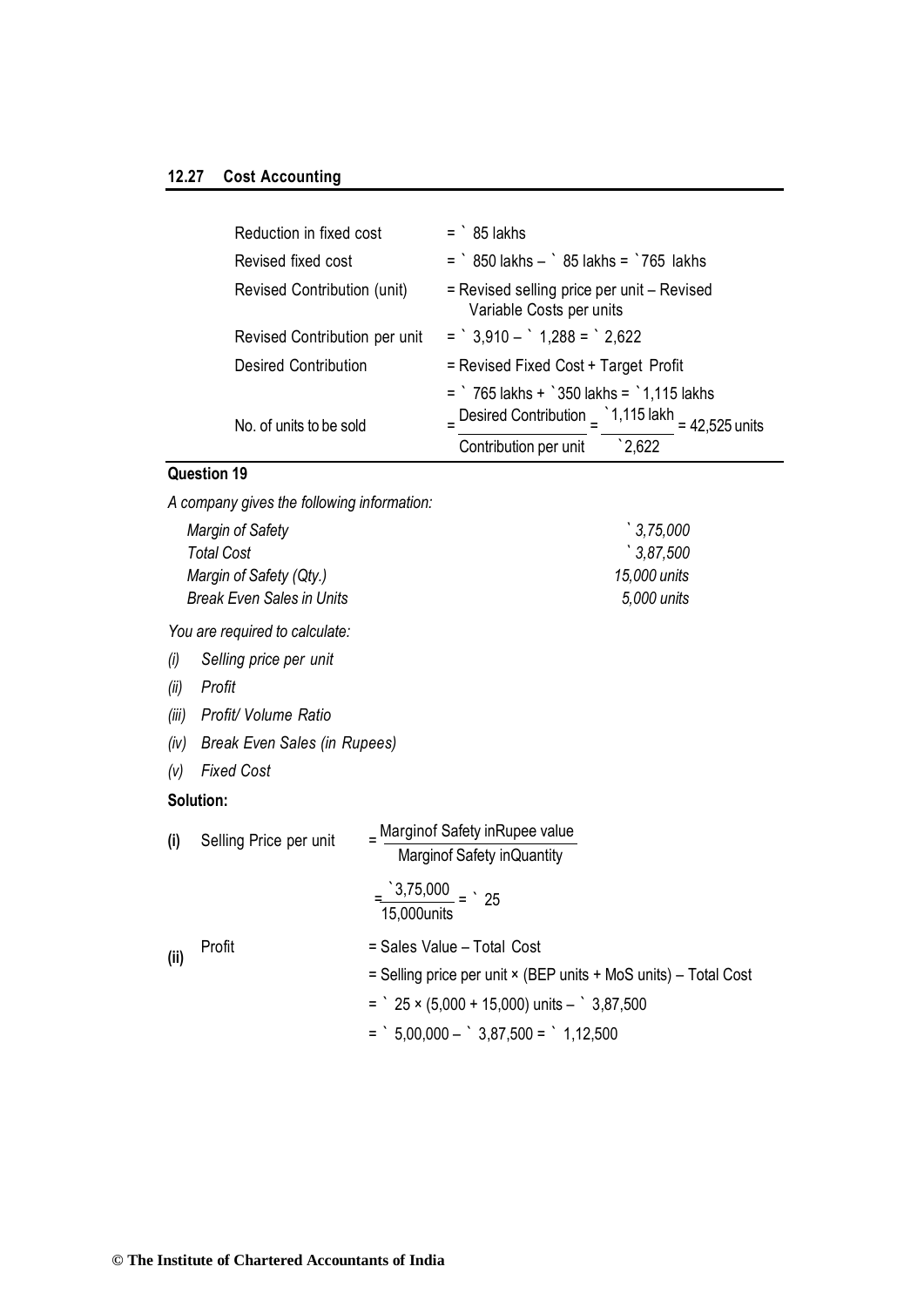|       | Profit/ Volume (P/V) Ratio | Pr ofit<br>$\times$ 100                                                  |
|-------|----------------------------|--------------------------------------------------------------------------|
| (iii) |                            | Marginof Safety in Rupee value                                           |
|       |                            | $=\frac{1,12,500}{10.75,000} \times 100 = 30\%$<br>3,75,000              |
| (iv)  |                            | Break Even Sales (in Rupees) = BEP units $\times$ Selling Price per unit |
|       |                            | $= 5,000$ units $\times$ $\degree$ 25 = $\degree$ 1,25,000               |
| (v)   | <b>Fixed Cost</b>          | $=$ Contribution $-$ Profit                                              |
|       |                            | = Sales Value × P/V Ratio – Profit                                       |
|       |                            | $=$ ( $\frac{1}{2}$ 5,00,000 $\times$ 30%) $ \frac{1}{2}$ 1,12,500       |
|       |                            | $=$ 1,50,000 $-$ 1,12,500 $=$ 37,500                                     |

## **Computation of Profit under Marginal Costing Method and under Absorption Costing Method and Reconciliation of Profit.**

#### **Question 20**

*Mega Company has just completed its first year of operations. The unit costs on a normal costing basis are as under:*

|                                   |     | ( )    |
|-----------------------------------|-----|--------|
| Direct material 4 kg $\omega$ $4$ |     | 16.00  |
| Direct labour $3$ hrs $@$ $'$ 18  |     | 54.00  |
| Variable overhead $3$ hrs $@$ $4$ | $=$ | 12.00  |
| Fixed overhead $3$ hrs $@$ $6$    |     | 18.00  |
|                                   |     | 100.00 |

*Selling and administrative costs:*

| Variable | 20 per unit |
|----------|-------------|
| Fixed    | '7,60,000   |

*During the year the company has the following activity:*

| Units produced             | $= 24,000$ |
|----------------------------|------------|
| Units sold                 | $= 21,500$ |
| Unit selling price         | $=$ 168    |
| Direct labour hours worked | $= 72,000$ |
|                            |            |

*Actual fixed overhead was ` 48,000 less than the budgeted fixed overhead. Budgeted variable overhead was ` 20,000 less than the actual variable overhead. The company used an*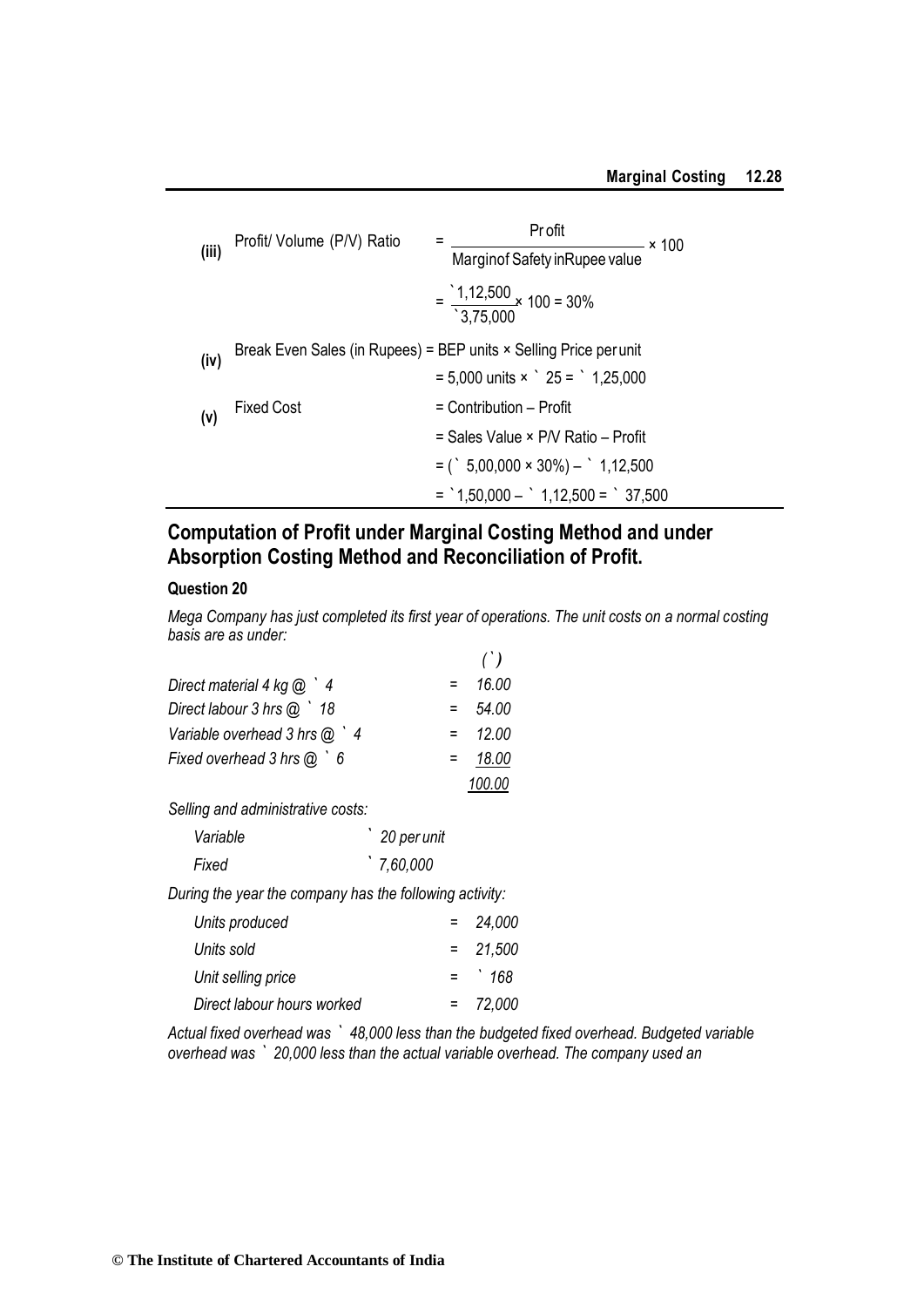*expected actual activity level of 72,000 direct labour hours to compute the predetermine overhead rates.*

*Required :*

- *(i) Compute the unit cost and total income under:*
	- *(a) Absorption costing*
	- *(b) Marginal costing*
- *(ii) Under or over absorption of overhead.*
- *(iii) Reconcile the difference between the total income under absorption and marginal costing.*

#### **Solution:**

#### **(i) Computation of Unit Cost & Total Income**

| <b>Unit Cost</b>                         | <b>Absorption Costing</b> | <b>Marginal Costing</b> |
|------------------------------------------|---------------------------|-------------------------|
| <b>Direct Material</b>                   | 16.00                     | 16.00                   |
| Direct Labour                            | 54.00                     | 54.00                   |
| Variable Overhead (`12 + `20,000/24,000) | 12.83                     | 12.83                   |
| <b>Fixed Overhead</b>                    | 18.00                     |                         |
| Unit Cost                                | 100.83                    | 82.83                   |

#### **Income Statements**

| <b>Absorption Costing</b>                               |               |
|---------------------------------------------------------|---------------|
| Sales (21,500 units × 168)                              | 36,12,000     |
| Less: Cost of goods sold (Refer the working note)       | (21, 19, 917) |
|                                                         | 14,92,083     |
| Less: Selling & Distribution Expenses                   | (11,90,000)   |
| Profit                                                  | 3,02,083      |
| <b>Marginal Costing</b>                                 |               |
| Sales (as above)                                        | 36,12,000     |
| Less: Cost of goods sold (Refer the working note)       | (17,80,917)   |
|                                                         | 18,31,083     |
| Less: Selling & Distribution Expenses                   | (4,30,000)    |
| Contribution                                            | 14,01,083     |
| Less: Fixed Factory and Selling & Distribution Overhead |               |
| $3,84,000 +$ 7,60,000)                                  | (11, 44, 000) |
| Profit                                                  | 2,57,083      |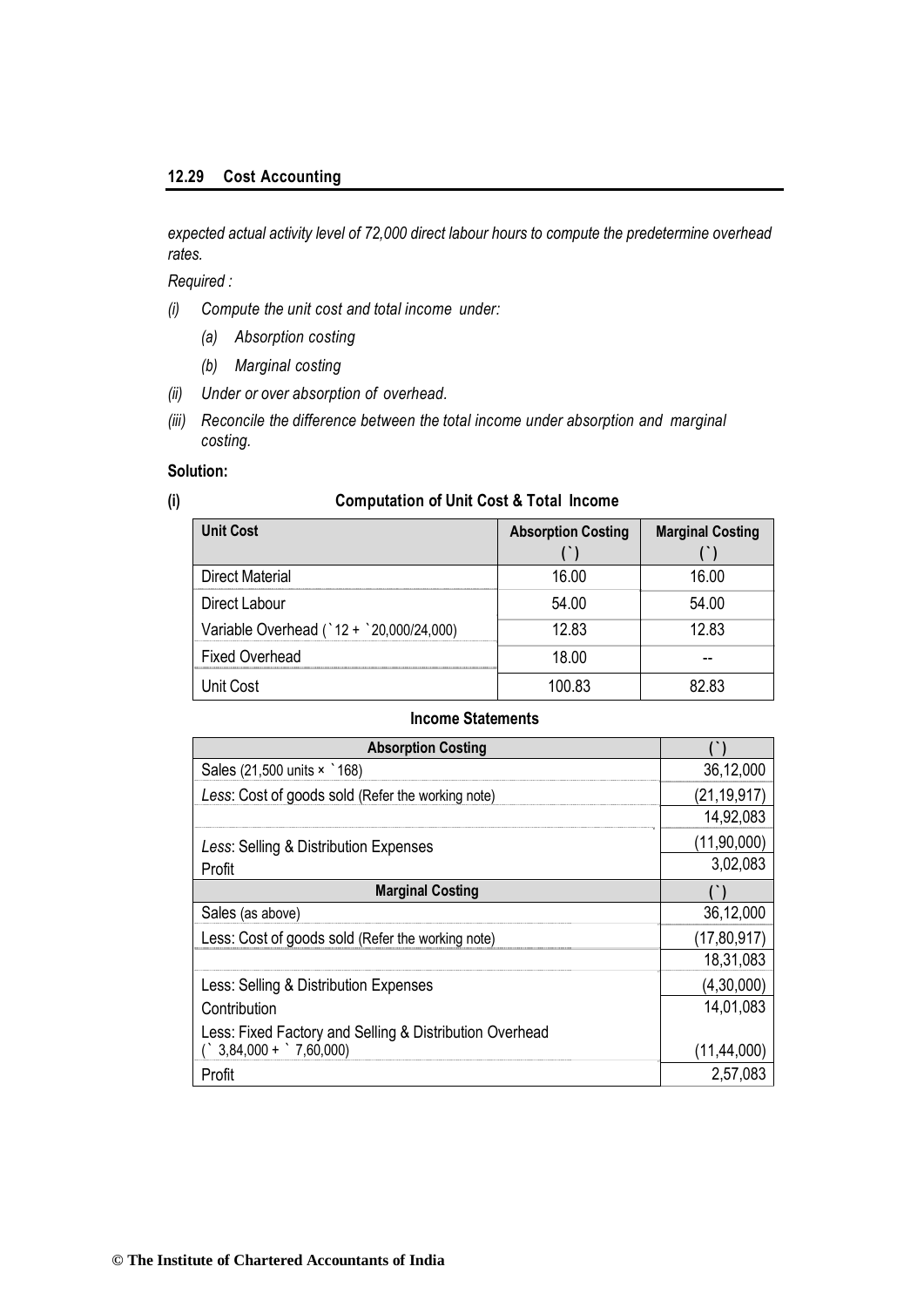#### **(ii) Under or over absorption of overhead:**

| <b>Fixed Overhead:</b>              |          |
|-------------------------------------|----------|
| Budgeted ( $6 \times 72,000$ hours) | 4,32,000 |
| Actual ( $32,000 - 48,000$ )        | 3,84,000 |
| Over-absorption                     | 48,000   |
| <b>Variable Overhead:</b>           |          |
| Budgeted ( $4 \times 72,000$ hours) | 2,88,000 |
| Actual (`2,88,000 + `20,000)        | 3,08,000 |
| Under-absorption                    | 20,000   |

#### **(iii) Reconciliation of Profit:**

Difference in Profit: ` 3,02,083 – ` 2,57,083 = ` 45,000

Due to Fixed Factory Overhead being included in Closing Stock in Absorption Costing not in Marginal Costing.

Therefore, Difference in Profit = Fixed Overhead Rate (Production – Sale)

 $=$  18 (24,000 – 21,500) =  $345,000$ 

#### **Working Note:**

Calculation of Cost of Goods Sold

|                                              | <b>Absorption Costing</b>             | <b>Marginal Costing</b>                                |
|----------------------------------------------|---------------------------------------|--------------------------------------------------------|
| Direct Materials ( $\degree$ 16 × 24,000)    | 3,84,000                              | 3,84,000                                               |
| Direct labour ( $54 \times 24,000$ )         | 12,96,000                             | 12,96,000                                              |
| Variable OH<br>$'$ 12 × 24,000 + $'$ 20,000) | 3,08,000                              | 3,08,000                                               |
| Fixed Overhead ( $\hat{18} \times 24,000$ )  | 4,32,000                              |                                                        |
|                                              | 24,20,000                             | 19,88,000                                              |
| Add: Opening stock                           |                                       |                                                        |
| Less: Closing Stock                          | (2,52,083)                            | (2,07,083)                                             |
| $(24,000 - 21,500)$                          | $\frac{24,20,000}{24,000}$ 2500 units | $\frac{19,88,000}{24,000 \text{ units}}$ × 2,500 units |
| <b>Cost of Goods Produced</b>                |                                       |                                                        |
| Add: Adjustment for over/ under              | 21,67,917                             | 17,80,917                                              |
|                                              | (48,000)                              |                                                        |
| absorption                                   |                                       |                                                        |
| Cost of Goods Sold                           | 21,19,917                             | 17,80,917                                              |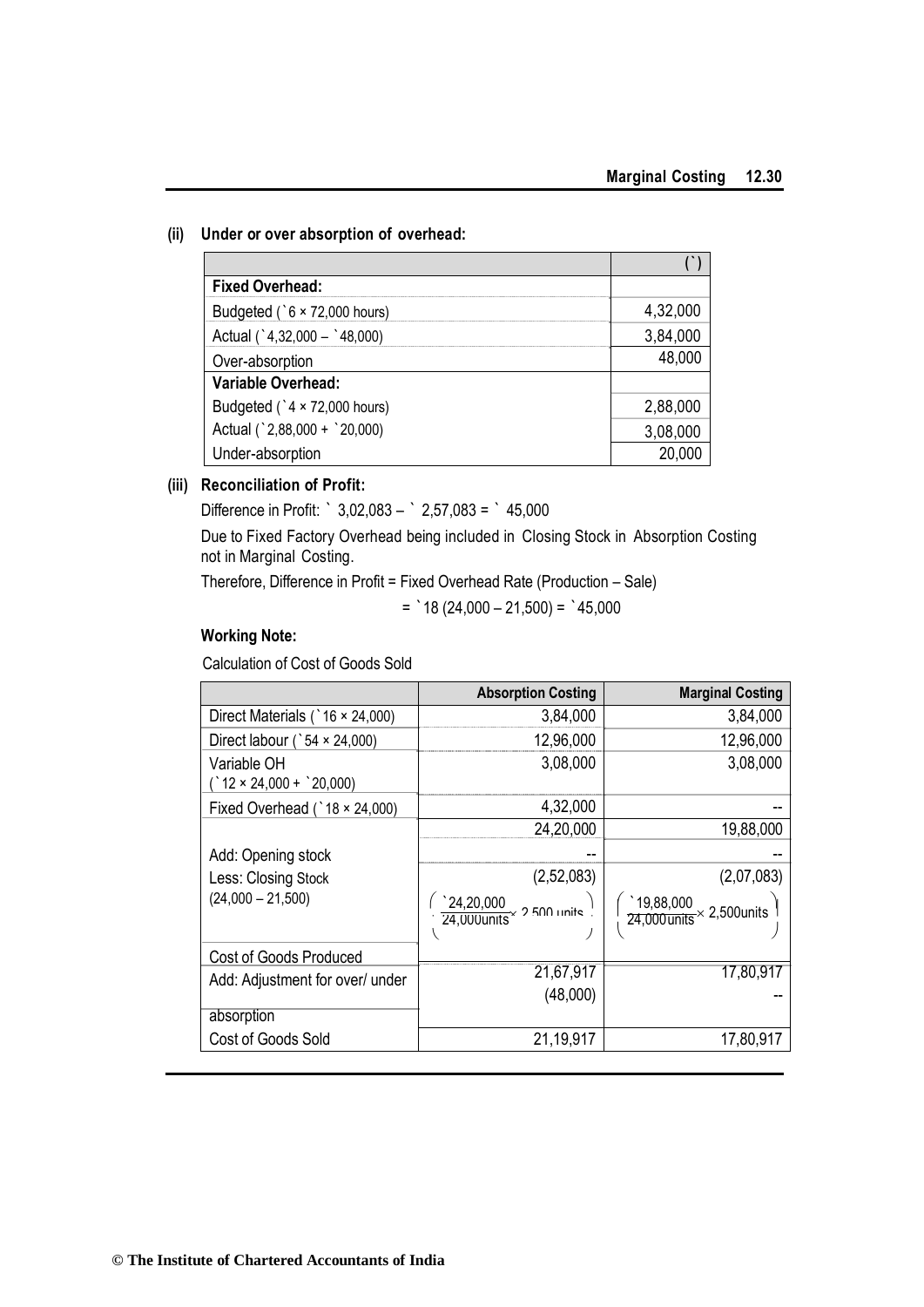#### **12.31 Cost Accounting**

#### **Question 21**

*ABC Ltd. can produce 4,00,000 units of a product per annum at 100% capacity. The variable production costs are ` 40 per unit and the variable selling expenses are ` 12 per sold unit. The budgeted fixed production expenses were ` 24,00,000 per annum and the fixed selling expenses were ` 16,00,000. During the year ended 31st March, 2014, the company worked at 80% of its capacity. The operating data for the year are as follows:*

| Production                      | 3,20,000 units |
|---------------------------------|----------------|
| Sales $@$ $80$ per unit         | 3,10,000 units |
| Opening stock of finished goods | 40,000 units   |

*Fixed production expenses are absorbed on the basis of capacity and fixed selling expenses are recovered on the basis of period.*

*You are required to prepare Statements of Cost and Profit for the year ending 31st March, 2014:*

- *(i) On the basis of marginal costing*
- *(ii) On the basis of absorption costing*

#### **Solution:**

#### **(i) Statement of Cost and Profit under Marginal Costing for the year ending 31st March, 2014**

#### **Output = 3,20,000 units**

| <b>Particulars</b>                                                                              | Amount      | <b>Amount</b> |
|-------------------------------------------------------------------------------------------------|-------------|---------------|
|                                                                                                 |             |               |
| Sales: 3,10,000 units @ 80                                                                      |             | 2,48,00,000   |
| Marginal cost / variable cost:                                                                  |             |               |
| Variable cost of production $(3,20,000 \times 40)$                                              | 1,28,00,000 |               |
| Add: Opening stock 40,000 units @ 10                                                            | 16,00,000   |               |
|                                                                                                 | 1,44,00,000 |               |
| $\frac{1,44,00,000}{3,60,000 \text{ units}} \times 50,000 \text{ units}$<br>Less: Closing Stock | (20,00,000) |               |
| Variable cost of production of 3,10,000 units Add:                                              | 1,24,00,000 |               |
| Variable selling expenses $@$ $'$ 12 per unit                                                   | 37,20,000   | 1,61,20,000   |
| Contribution (sales - variable cost)                                                            |             | 000,00,00     |
| Less: Fixed production cost                                                                     | 24,00,000   |               |
| Fixed selling expenses                                                                          | 16,00,000   | (40,00,000)   |
| Actual profit under marginal costing                                                            |             | 46,80,000     |

\* Closing stock = 40,000 + 3,20,000 – 3,10,000 = 50,000 units